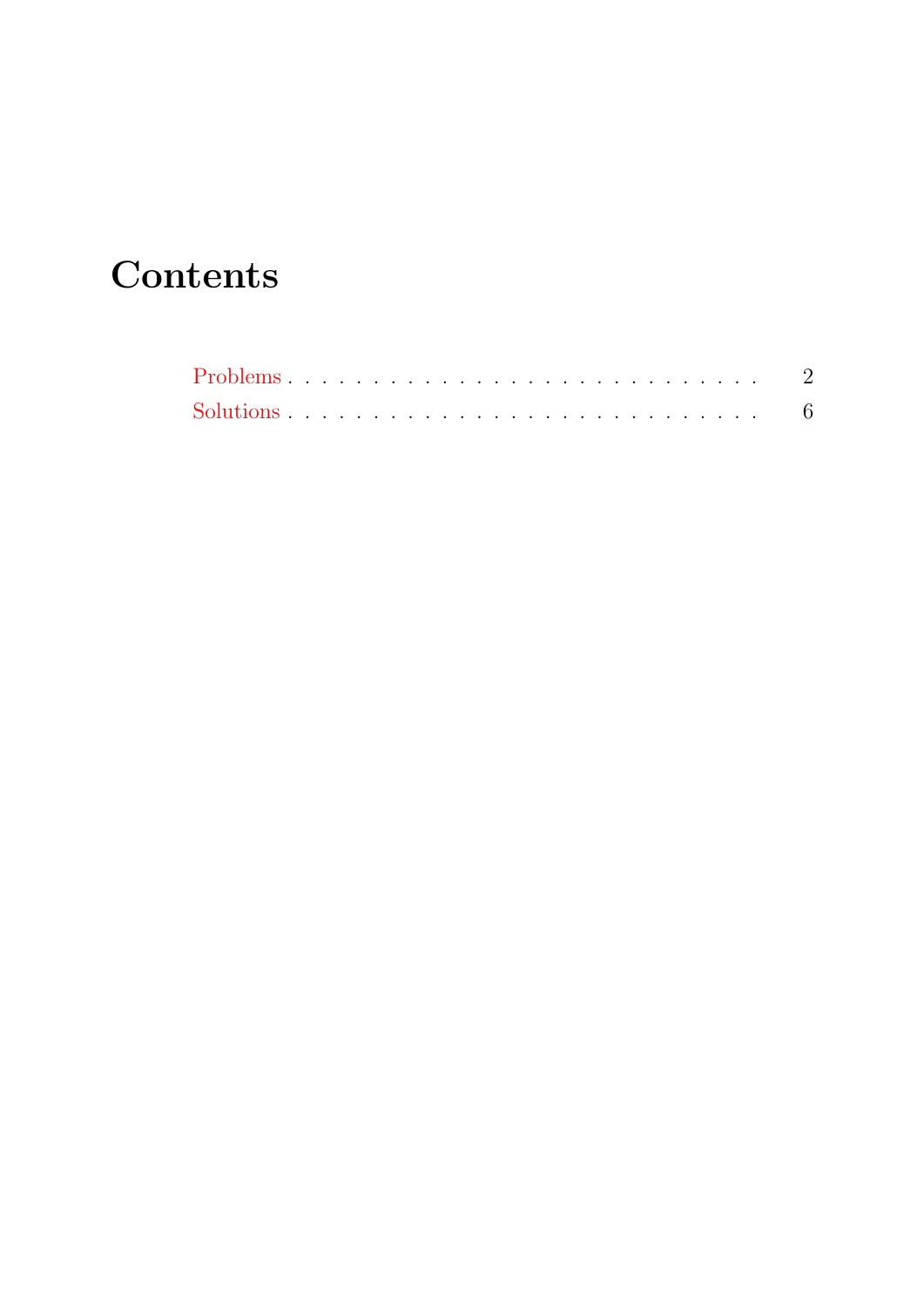#### <span id="page-1-0"></span>Problem 1

Show that

$$
\cos(56^{\circ}) \cdot \cos(2 \cdot 56^{\circ}) \cdot \cos(2^2 \cdot 56^{\circ}) \cdot \ldots \cdot \cos(2^{23} \cdot 56^{\circ}) = \frac{1}{2^{24}}.
$$

#### Problem 2

Let  $a_0, a_1, \ldots, a_N$  be real numbers satisfying  $a_0 = a_N = 0$  and

$$
a_{i+1} - 2a_i + a_{i-1} = a_i^2
$$

for  $i = 1, 2, ..., N - 1$ . Prove that  $a_i \le 0$  for  $i = 1, 2, ..., N - 1$ .

#### Problem 3

Positive real numbers a, b, c satisfy  $\frac{1}{a} + \frac{1}{b} + \frac{1}{c} = 3$ . Prove the inequality

$$
\frac{1}{\sqrt{a^3 + b}} + \frac{1}{\sqrt{b^3 + c}} + \frac{1}{\sqrt{c^3 + a}} \leqslant \frac{3}{\sqrt{2}}.
$$

#### Problem 4

Find all functions  $f$  defined on all real numbers and taking real values such that

$$
f(f(y)) + f(x - y) = f(xf(y) - x)
$$

for all real numbers  $x, y$ .

### Problem 5

Given positive real numbers  $a, b, c, d$  that satisfy equalities

$$
a^2 + d^2 - ad = b^2 + c^2 + bc
$$
 and  $a^2 + b^2 = c^2 + d^2$ ,

find all possible values of the expression  $\frac{ab+cd}{ad+bc}$ .

### Problem 6

In how many ways can we paint 16 seats in a row, each red or green, in such a way that the number of consecutive seats painted in the same colour is always odd?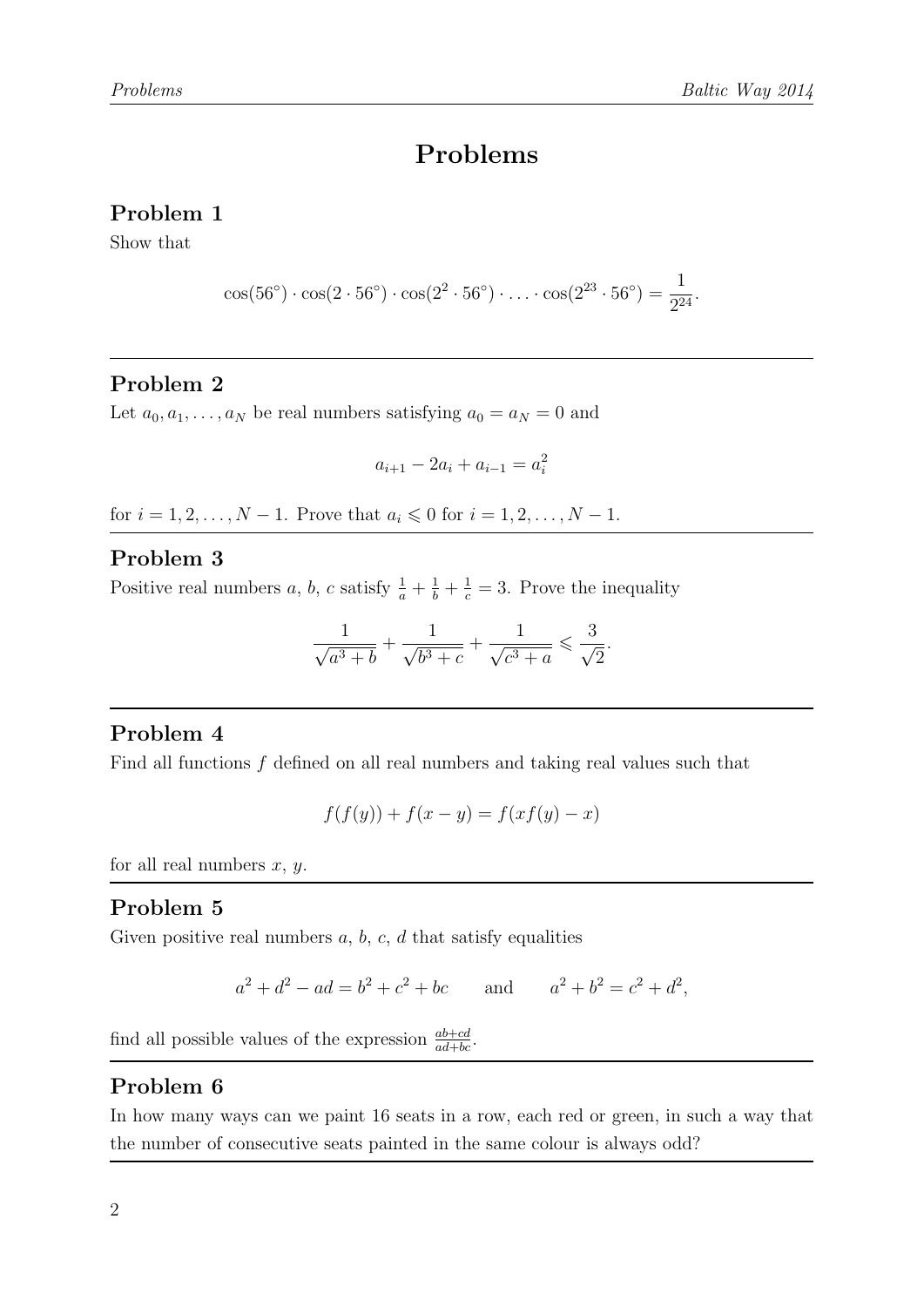Let  $p_1, p_2, \ldots, p_{30}$  be a permutation of the numbers 1, 2, ..., 30. For how many permutations does the equality  $\sum_{n=1}^{\infty}$  $k=1$  $|p_k - k| = 450$  hold?

### Problem 8

Albert and Betty are playing the following game. There are 100 blue balls in a red bowl and 100 red balls in a blue bowl. In each turn a player must make one of the following moves:

- a) Take two red balls from the blue bowl and put them in the red bowl.
- b) Take two blue balls from the red bowl and put them in the blue bowl.
- c) Take two balls of different colors from one bowl and throw the balls away.

They take alternate turns and Albert starts. The player who first takes the last red ball from the blue bowl or the last blue ball from the red bowl wins. Determine who has a winning strategy.

### Problem 9

What is the least possible number of cells that can be marked on an  $n \times n$  board such that for each  $m > \frac{n}{2}$  both diagonals of any  $m \times m$  sub-board contain a marked cell?

### Problem 10

In a country there are 100 airports. Super-Air operates direct flights between some pairs of airports (in both directions). The traffic of an airport is the number of airports it has a direct Super-Air connection with. A new company, Concur-Air, establishes a direct flight between two airports if and only if the sum of their traffics is at least 100. It turns out that there exists a round-trip of Concur-Air flights that lands in every airport exactly once. Show that then there also exists a round-trip of Super-Air flights that lands in every airport exactly once.

### Problem 11

Let  $\Gamma$  be the circumcircle of an acute triangle ABC. The perpendicular to AB from C meets AB at D and  $\Gamma$  again at E. The bisector of angle C meets AB at F and  $\Gamma$  again at G. The line GD meets  $\Gamma$  again at H and the line HF meets  $\Gamma$  again at I. Prove that  $AI = EB$ .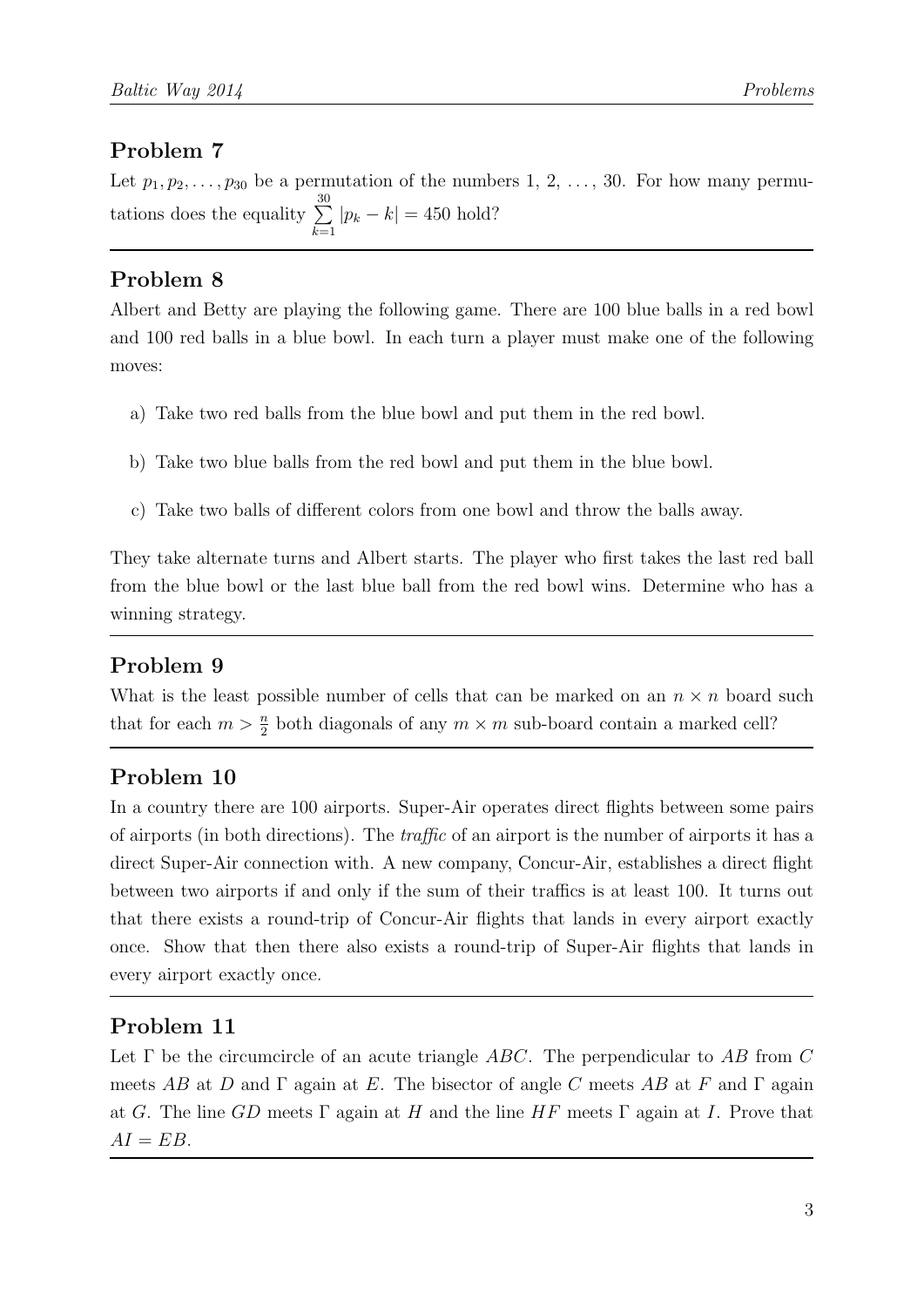Triangle  $ABC$  is given. Let M be the midpoint of the segment AB and T be the midpoint of the arc  $BC$  not containing A of the circumcircle of  $ABC$ . The point K inside the triangle ABC is such that  $MATK$  is an isosceles trapezoid with  $AT||MK$ . Show that  $AK = KC$ .

### Problem 13

Let ABCD be a square inscribed in a circle  $\omega$  and let P be a point on the shorter arc AB of  $\omega$ . Let  $CP \cap BD = R$  and  $DP \cap AC = S$ . Show that triangles ARB and DSR have equal areas.

### Problem 14

Let ABCD be a convex quadrilateral such that the line BD bisects the angle ABC. The circumcircle of triangle ABC intersects the sides AD and  $CD$  in the points P and Q, respectively. The line through D and parallel to AC intersects the lines BC and BA at the points R and S, respectively. Prove that the points  $P, Q, R$  and S lie on a common circle.

### Problem 15

The sum of the angles  $A$  and  $C$  of a convex quadrilateral  $ABCD$  is less than 180 $\degree$ . Prove that

 $AB \cdot CD + AD \cdot BC < AC(AB + AD)$ .

### Problem 16

Determine whether  $712! + 1$  is a prime number.

### Problem 17

Do there exist pairwise distinct rational numbers  $x, y$  and  $z$  such that

$$
\frac{1}{(x-y)^2} + \frac{1}{(y-z)^2} + \frac{1}{(z-x)^2} = 2014?
$$

### Problem 18

Let p be a prime number, and let n be a positive integer. Find the number of quadruples  $(a_1, a_2, a_3, a_4)$  with  $a_i \in \{0, 1, \ldots, p^n - 1\}$  for  $i = 1, 2, 3, 4$  such that

$$
p^n \mid (a_1a_2 + a_3a_4 + 1).
$$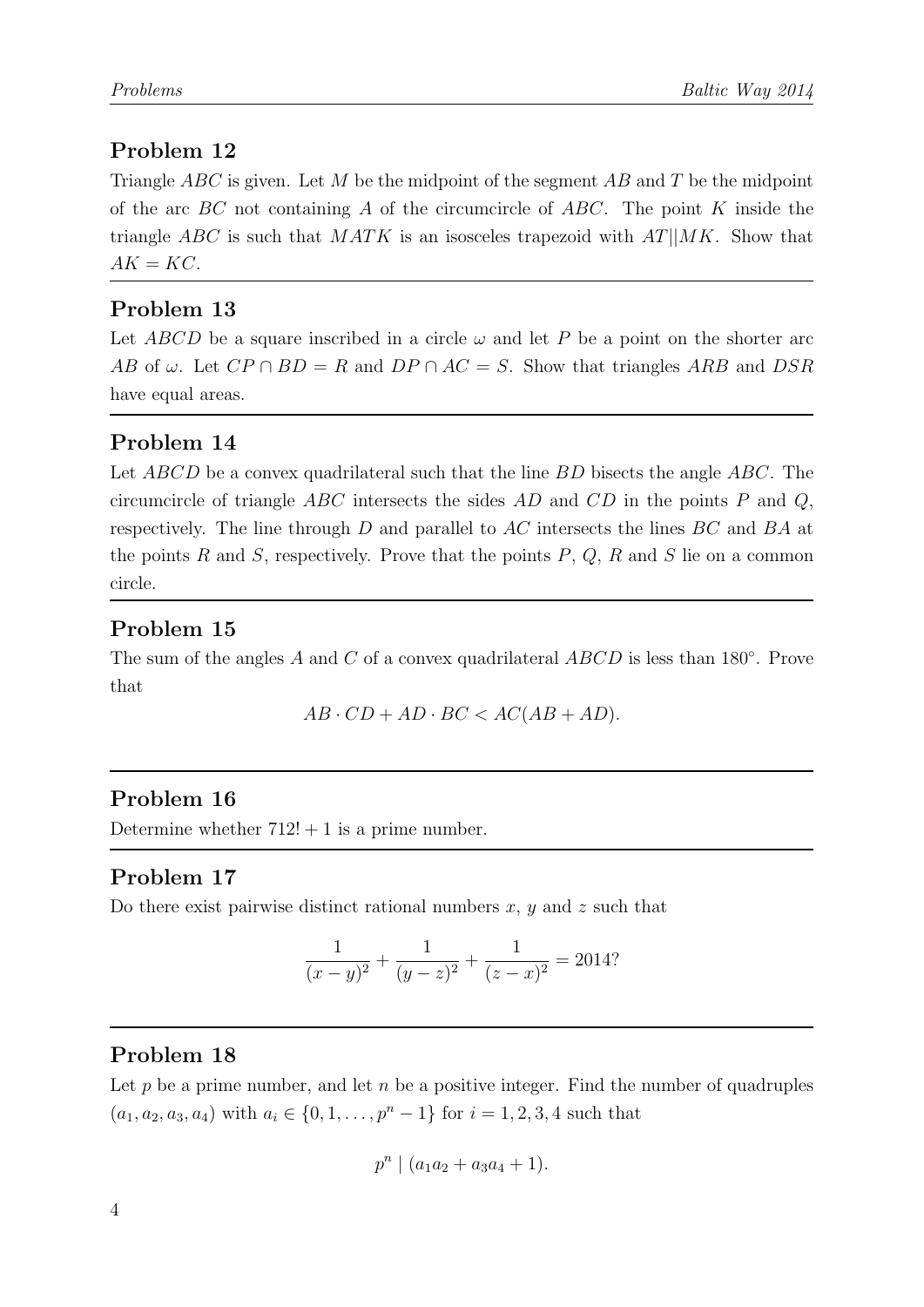Let  $m$  and  $n$  be relatively prime positive integers. Determine all possible values of

$$
\gcd(2^m - 2^n, 2^{m^2 + mn + n^2} - 1).
$$

#### Problem 20

Consider a sequence of positive integers  $a_1, a_2, a_3, \ldots$  such that for  $k \geq 2$  we have

$$
a_{k+1} = \frac{a_k + a_{k-1}}{2015^i},
$$

where 2015<sup>*i*</sup> is the maximal power of 2015 that divides  $a_k + a_{k-1}$ . Prove that if this sequence is periodic then its period is divisible by 3.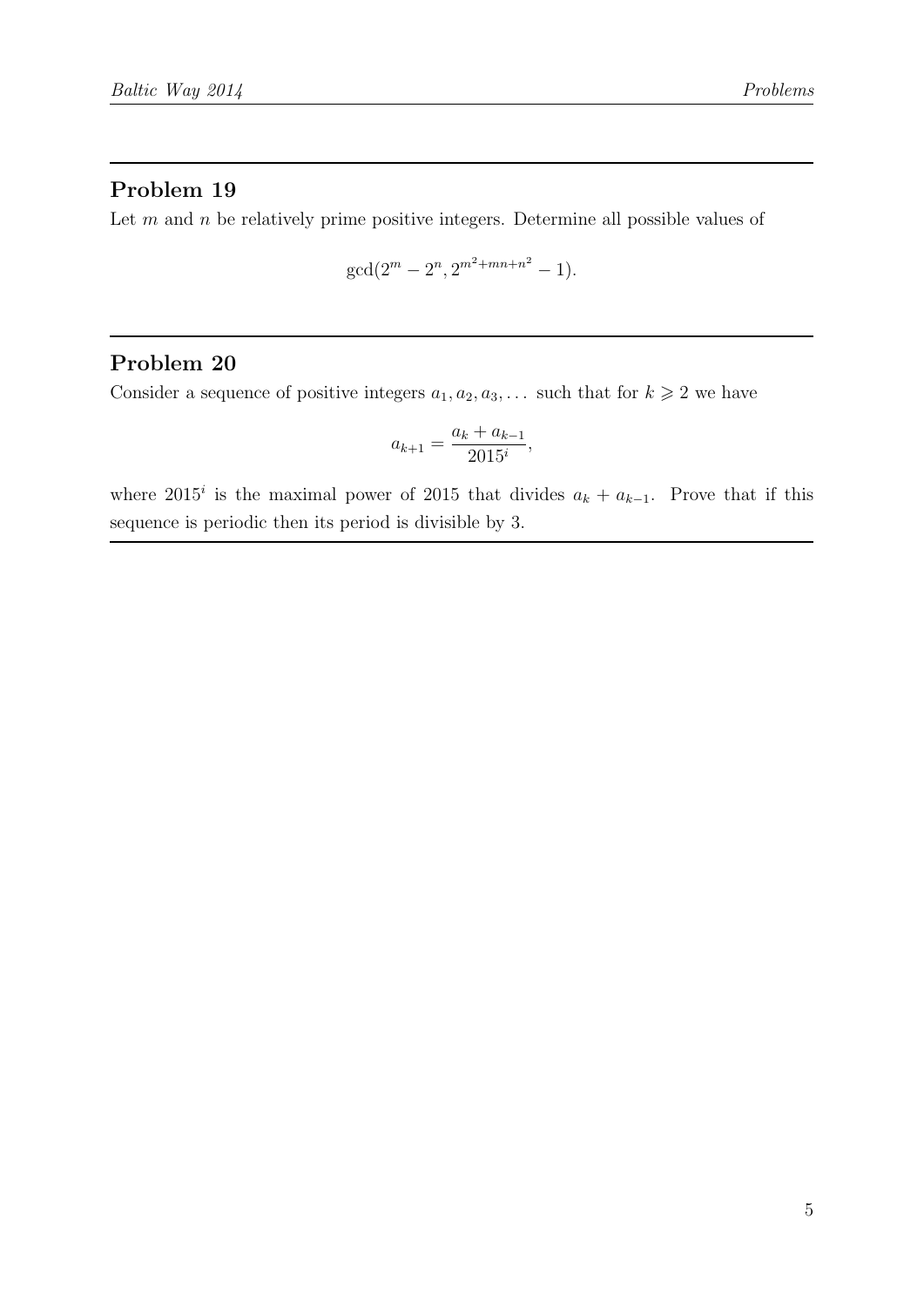### Solutions

### <span id="page-5-0"></span>Problem 1

Show that

$$
\cos(56^{\circ}) \cdot \cos(2 \cdot 56^{\circ}) \cdot \cos(2^2 \cdot 56^{\circ}) \cdot \ldots \cdot \cos(2^{23} \cdot 56^{\circ}) = \frac{1}{2^{24}}.
$$

Solution. We start by rewriting the expression as follows:

$$
\cos(56^\circ)\cdot\cos(2\cdot 56^\circ)\cdot\ldots\cdot\cos(2^{23}\cdot 56^\circ) = \frac{\sin(56^\circ)\cdot\cos(56^\circ)\cdot\cos(2\cdot 56^\circ)\cdot\ldots\cdot\cos(2^{23}\cdot 56^\circ)}{\sin(56^\circ)}.
$$

Now, by applying the double-angle formula  $sin(x) cos(x) = sin(2x)/2$  to  $x = 56°$ , we obtain

$$
\frac{\sin(56^\circ) \cdot \cos(56^\circ) \cdot \cos(2 \cdot 56^\circ) \cdot \ldots \cdot \cos(2^{23} \cdot 56^\circ)}{\sin(56^\circ)}
$$
  
= 
$$
\frac{\sin(2 \cdot 56^\circ) \cdot \cos(2 \cdot 56^\circ) \cdot \ldots \cdot \cos(2^{23} \cdot 56^\circ)}{2 \cdot \sin(56^\circ)}.
$$

Similarly, by applying the double-angle formula 24 times, we get

$$
\cos(56^{\circ}) \cdot \cos(2 \cdot 56^{\circ}) \cdot \ldots \cdot \cos(2^{23} \cdot 56^{\circ}) = \frac{\sin(2^{24} \cdot 56^{\circ})}{2^{24} \cdot \sin(56^{\circ})}.
$$

It remains to prove that  $\sin(2^{24} \cdot 56^{\circ}) = \sin(56^{\circ})$ . If we can show that

$$
2^{24} \cdot 56 = 360 \cdot k + 56
$$

for some integer  $k$ , then the desired equality follows by the periodicity of the sine function. Note that

$$
k = \frac{2^{24} \cdot 56 - 56}{360} = 7 \cdot \frac{2^{24} - 1}{45}.
$$

Since  $\varphi(45) = 24$ , the Euler theorem implies that k is indeed an integer, as claimed.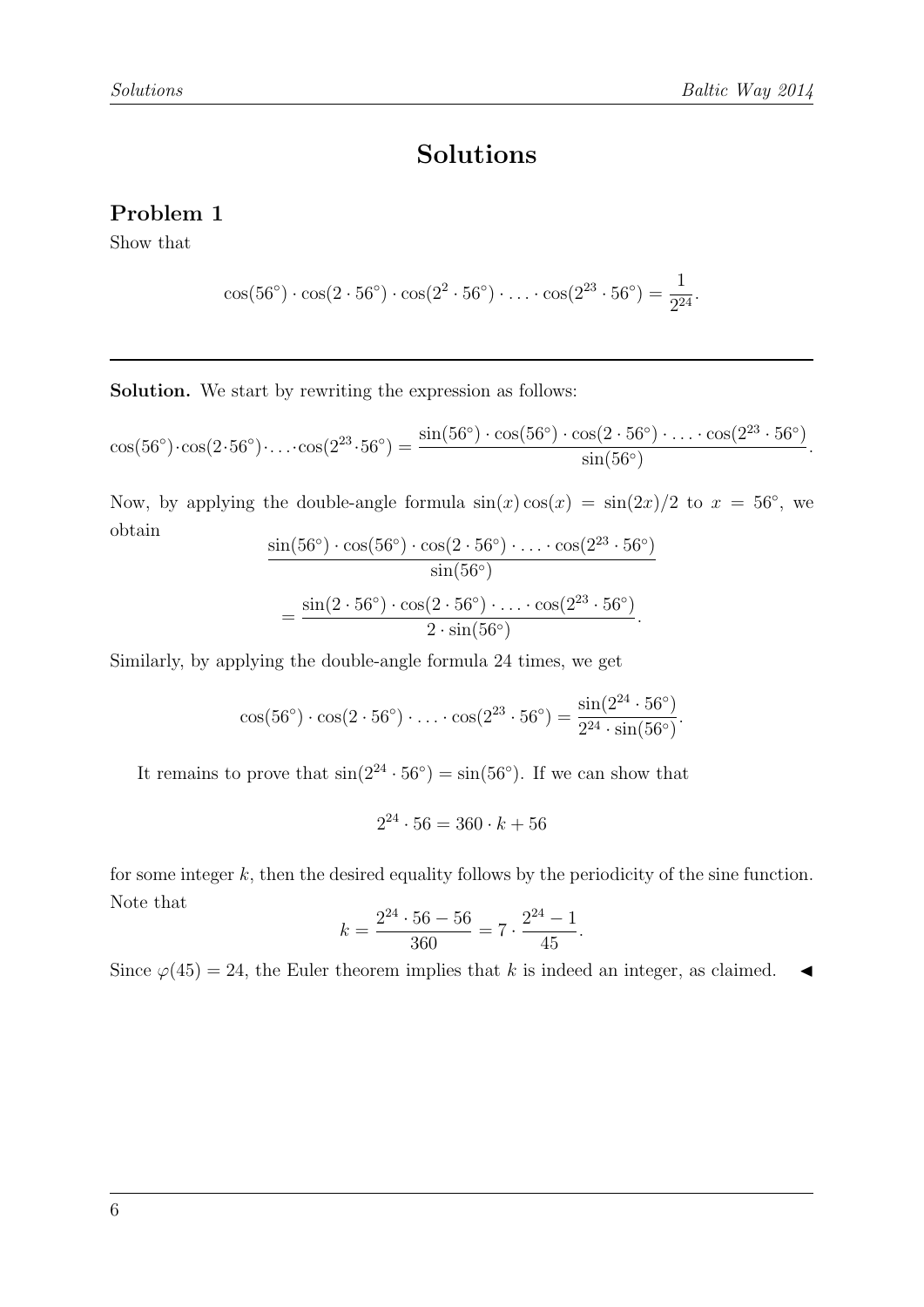Let  $a_0, a_1, \ldots, a_N$  be real numbers satisfying  $a_0 = a_N = 0$  and

$$
a_{i+1} - 2a_i + a_{i-1} = a_i^2
$$

for  $i = 1, 2, ..., N - 1$ . Prove that  $a_i \le 0$  for  $i = 1, 2, ..., N - 1$ .

**Solution.** Assume the contrary. Then, there is an index i for which  $a_i = \max_{0 \leq j \leq N} a_j$ and  $a_i > 0$ . This i cannot be equal to 0 or N, since  $a_0 = a_N = 0$ . Thus, from  $a_i \geq a_{i-1}$ and  $a_i \geq a_{i+1}$  we obtain  $0 < a_i^2 = (a_{i+1} - a_i) + (a_{i-1} - a_i) \leq 0$ , which is a contradiction.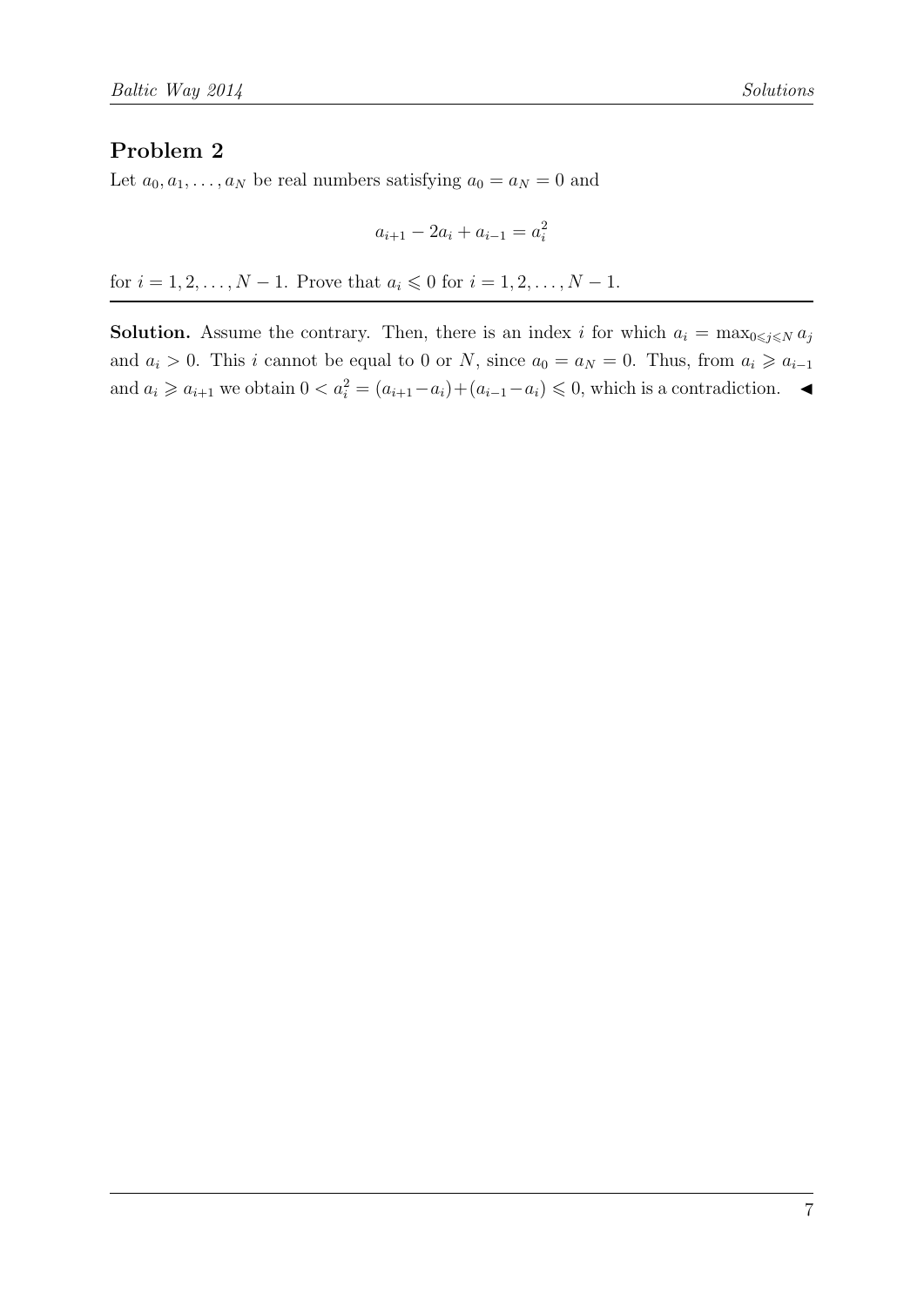Positive real numbers a, b, c satisfy  $\frac{1}{a} + \frac{1}{b} + \frac{1}{c} = 3$ . Prove the inequality

$$
\frac{1}{\sqrt{a^3+b}}+\frac{1}{\sqrt{b^3+c}}+\frac{1}{\sqrt{c^3+a}}\leqslant \frac{3}{\sqrt{2}}.
$$

**Solution.** Applying several AM-GM inequalities (and using  $1/a + 1/b + 1/c = 3$ ) we obtain

$$
\frac{1}{\sqrt{a^3+b}} + \frac{1}{\sqrt{b^3+c}} + \frac{1}{\sqrt{c^3+a}} \le \frac{1}{\sqrt{2a\sqrt{ab}}} + \frac{1}{\sqrt{2b\sqrt{bc}}} + \frac{1}{\sqrt{2c\sqrt{ca}}}
$$
\n
$$
= \frac{1}{\sqrt{2}} \left( \frac{\sqrt{a\sqrt{ab}}}{a\sqrt{ab}} + \frac{\sqrt{b\sqrt{bc}}}{b\sqrt{bc}} + \frac{\sqrt{c\sqrt{ca}}}{c\sqrt{ca}} \right)
$$
\n
$$
\le \frac{1}{2\sqrt{2}} \left( \frac{a+\sqrt{ab}}{a\sqrt{ab}} + \frac{b+\sqrt{bc}}{b\sqrt{bc}} + \frac{c+\sqrt{ca}}{c\sqrt{ca}} \right)
$$
\n
$$
= \frac{1}{2\sqrt{2}} \left( 3 + \frac{1}{\sqrt{ab}} + \frac{1}{\sqrt{bc}} + \frac{1}{\sqrt{ca}} \right)
$$
\n
$$
= \frac{1}{2\sqrt{2}} \left( 3 + \frac{\sqrt{ab}}{ab} + \frac{\sqrt{bc}}{bc} + \frac{\sqrt{ca}}{ca} \right)
$$
\n
$$
\le \frac{1}{2\sqrt{2}} \left( 3 + \frac{a+b}{2ab} + \frac{b+c}{2bc} + \frac{c+a}{2ac} \right)
$$
\n
$$
= \frac{1}{2\sqrt{2}} (3+3) = \frac{3}{\sqrt{2}}.
$$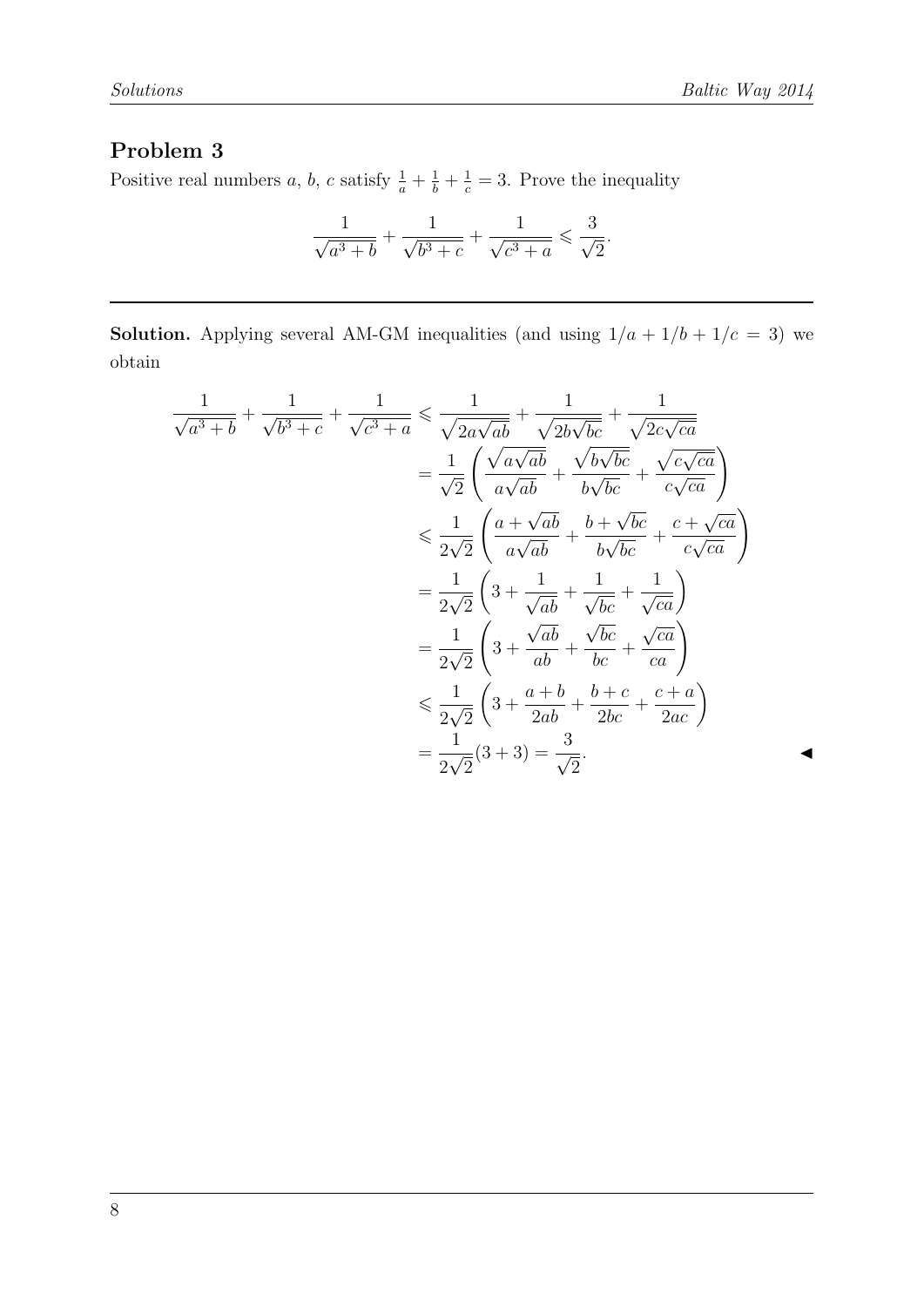Find all functions f defined on all real numbers and taking real values such that

$$
f(f(y)) + f(x - y) = f(xf(y) - x)
$$

for all real numbers  $x, y$ .

Answer:  $f(x) = 0$ .

<span id="page-8-0"></span>**Solution.** Substituting  $x = y = 0$  into the original equality gives  $f(f(0)) + f(0) = f(0)$ , implying

$$
f(f(0)) = 0.\t\t(1)
$$

Selecting  $x = \frac{f(0)}{2}$  $\frac{10}{2}$  and  $y = f(0)$  in the original equality gives

$$
f(f(f(0))) + f\left(-\frac{f(0)}{2}\right) = f\left(\frac{f(0)}{2} \cdot f(f(0)) - \frac{f(0)}{2}\right).
$$

Applying [\(1\)](#page-8-0) here leads to  $f(0) + f\left(-\frac{f(0)}{2}\right)$  $\binom{(0)}{2} = f\left(-\frac{f(0)}{2}\right)$  $\binom{(0)}{2}$  which yields

<span id="page-8-1"></span>
$$
f(0) = 0.\t\t(2)
$$

Substituting y = 0 into the original equation we obtain  $f(f(0)) + f(x) = f(xf(0) - x)$ , which in the light of  $(2)$  reduces to

<span id="page-8-3"></span><span id="page-8-2"></span>
$$
f(x) = f(-x) \tag{3}
$$

for all x. Finally, let us substitute  $x = 0$  into the original equation. In the light of [\(2\)](#page-8-1) and [\(3\)](#page-8-2), we obtain  $f(f(y)) + f(y) = 0$ , i. e.,

$$
f(f(y)) = -f(y) \tag{4}
$$

for all real numbers  $y$ . Now, for each real  $y$ , we have

$$
f(y) = -f(f(y)) \text{ (by (4))}
$$
  
=  $f(f(f(y)))$  (by (4))  
=  $f(-f(y))$  (by (4))  
=  $f(f(y))$  (by (3))  
=  $-f(y)$ , (by (4))

so that  $f(y) = 0$ .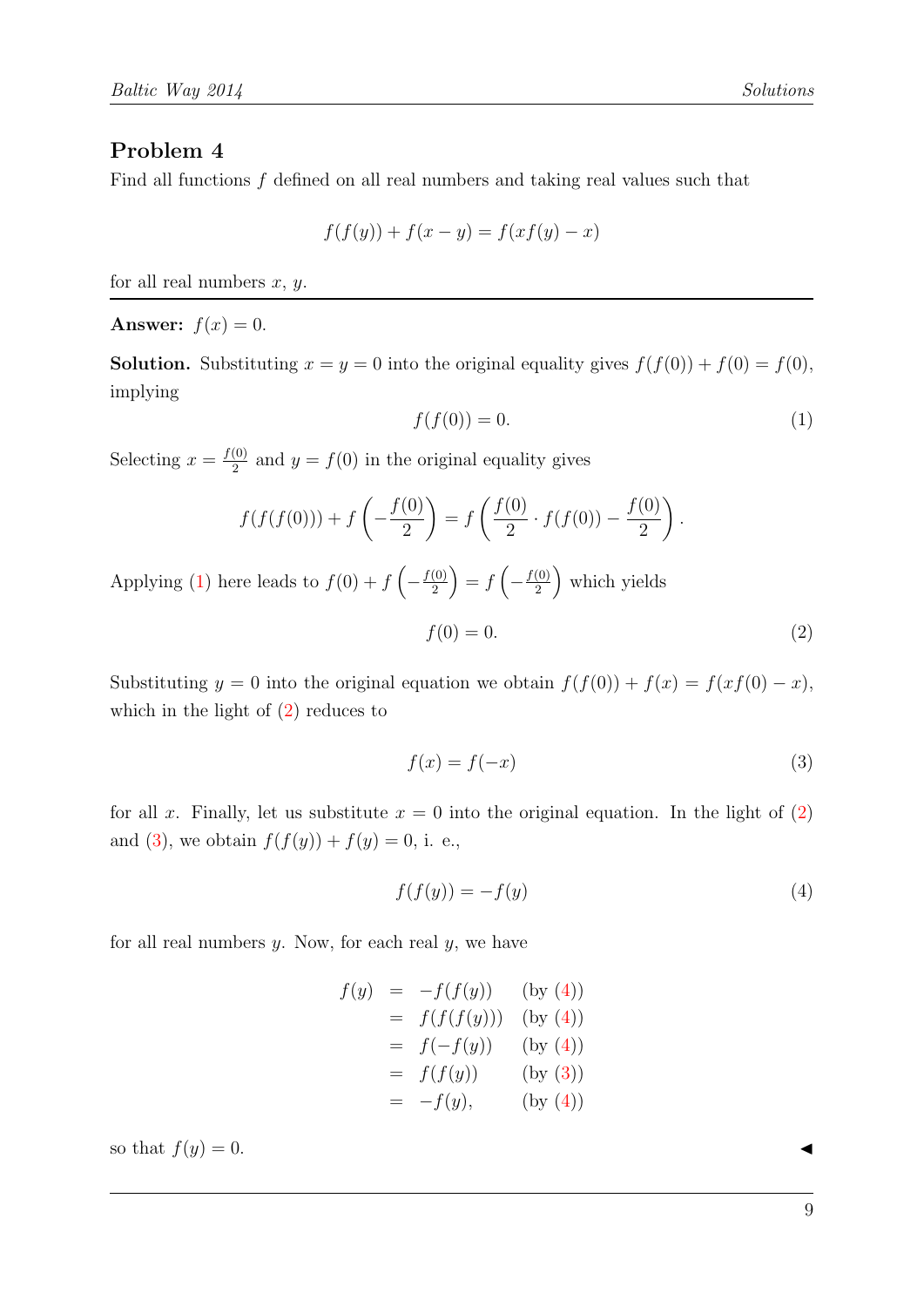Given positive real numbers  $a, b, c, d$  that satisfy equalities

 $a^2 + d^2 - ad = b^2 + c$ and  $b^2 + b^2 = c^2 + d^2$ ,

find all possible values of the expression  $\frac{ab+cd}{ad+bc}$ .

#### Answer:  $\sqrt{3}$  $\frac{73}{2}$ .

**Solution 1.** Let  $A_1BC_1$  be a triangle with  $A_1B = b$ ,  $BC_1 = c$  and  $\angle A_1BC_1 = 120^{\circ}$ , and let  $C_2DA_2$  be another triangle with  $C_2D = d$ ,  $DA_2 = a$  and  $\angle C_2DA_2 = 60^\circ$ . By the law of cosines and the assumption  $a^2 + d^2 - ad = b^2 + c^2 + bc$ , we have  $A_1C_1 = A_2C_2$ . Thus, the two triangles can be put together to form a quadrilateral  $ABCD$  with  $AB = b$ ,  $BC = c$ ,  $CD = d$ ,  $DA = a$  and  $\angle ABC = 120^{\circ}$ ,  $\angle CDA = 60^{\circ}$ . Then  $\angle DAB + \angle BCD =$  $360^{\circ} - (\angle ABC + \angle CDA) = 180^{\circ}.$ 

Suppose that  $\angle DAB > 90^\circ$ . Then  $\angle BCD < 90^\circ$ , whence  $a^2 + b^2 < BD^2 < c^2 + d^2$ , contradicting the assumption  $a^2 + b^2 = c^2 + d^2$ . By symmetry,  $\angle DAB < 90^\circ$  also leads to a contradiction. Hence,  $\angle DAB = \angle BCD = 90^{\circ}$ . Now, let us calculate the area of *ABCD* in two ways: on one hand, it equals  $\frac{1}{2}ad \sin 60^\circ + \frac{1}{2}$  $\frac{1}{2}bc \sin 120^\circ$  or  $\frac{\sqrt{3}}{4}$  $\frac{\sqrt{3}}{4}(ad+bc)$ . On the other hand, it equals  $\frac{1}{2}ab + \frac{1}{2}$  $\frac{1}{2}cd$  or  $\frac{1}{2}(ab+cd)$ . Consequently,

$$
\frac{ab + cd}{ad + bc} = \frac{\frac{\sqrt{3}}{4}}{\frac{1}{2}} = \frac{\sqrt{3}}{2}.
$$

**Solution 2.** Setting  $T^2 = a^2 + b^2 = c^2 + d^2$ , where  $T > 0$ , we can write

$$
a = T \sin \alpha
$$
,  $b = T \cos \alpha$ ,  $c = T \sin \beta$ ,  $d = T \cos \beta$ 

for some  $\alpha, \beta \in (0, \pi/2)$ . With this notation, the first equality gives

$$
\sin^2 \alpha + \cos^2 \beta - \sin \alpha \cos \beta = \sin^2 \beta + \cos^2 \alpha + \cos \alpha \sin \beta.
$$

Hence,  $\cos(2\beta) - \cos(2\alpha) = \sin(\alpha + \beta)$ . Since  $\cos(2\beta) - \cos(2\alpha) = 2\sin(\alpha - \beta)\sin(\alpha + \beta)$ and  $\sin(\alpha + \beta) \neq 0$ , this yields  $\sin(\alpha - \beta) = 1/2$ . Thus, in view of  $\alpha - \beta \in (-\pi/2, \pi/2)$ we deduce that  $\cos(\alpha - \beta) = \sqrt{1 - \sin^2(\alpha - \beta)} = \sqrt{3}/2$ .

Now, observing that  $ab + cd = \frac{T^2}{2}$  $\frac{T^2}{2}(\sin(2\alpha) + \sin(2\beta)) = T^2 \sin(\alpha + \beta) \cos(\alpha - \beta)$  and  $ad + bc = T^2 \sin(\alpha + \beta)$ , we obtain  $(ab + cd)/(ad + bc) = \cos(\alpha - \beta) = \sqrt{3}/2$ .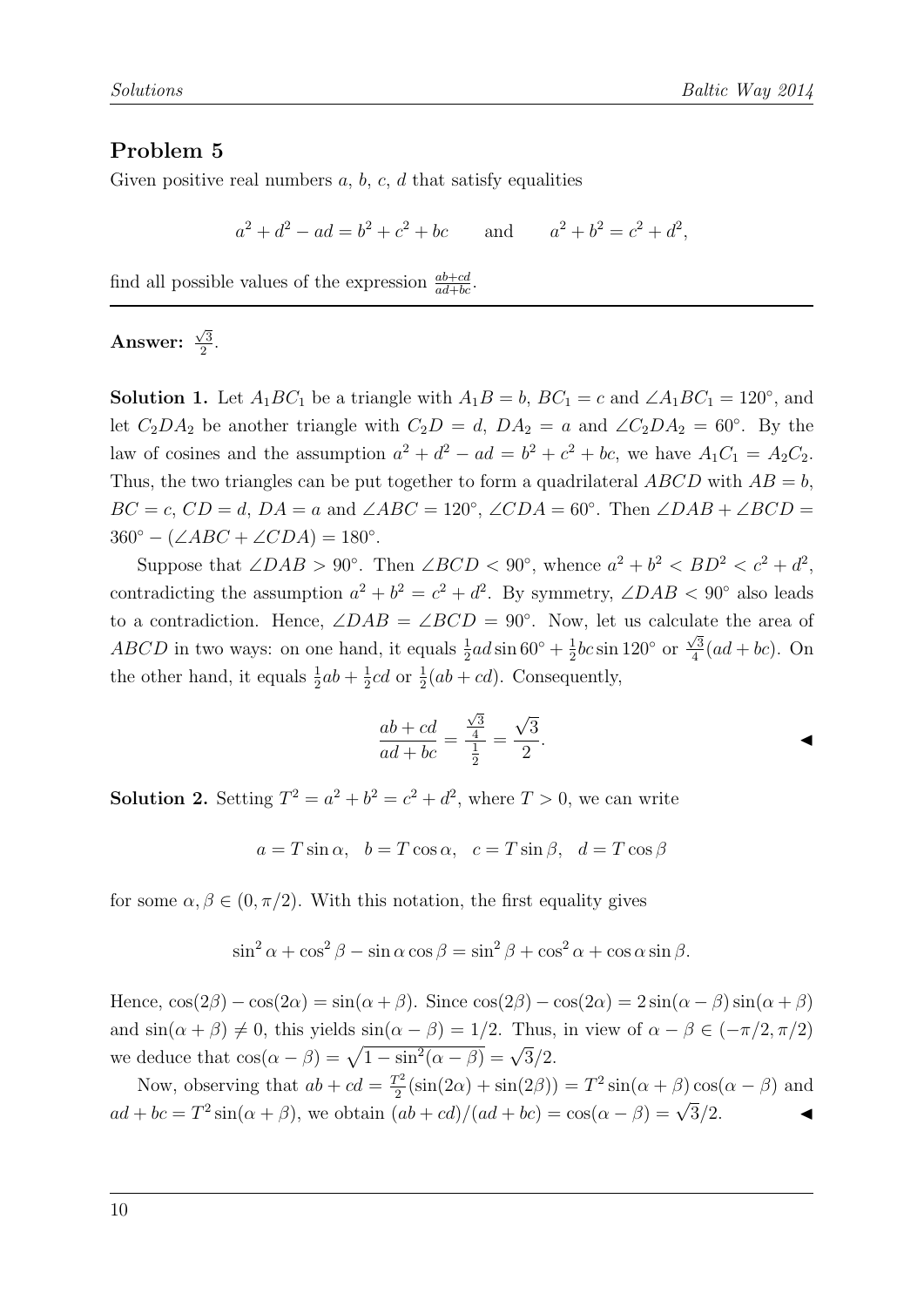In how many ways can we paint 16 seats in a row, each red or green, in such a way that the number of consecutive seats painted in the same colour is always odd?

### Answer: 1974.

**Solution.** Let  $g_k, r_k$  be the numbers of possible odd paintings of k seats such that the first seat is painted green or red, respectively. Obviously,  $g_k = r_k$  for any k. Note that  $g_k = r_{k-1} + g_{k-2} = g_{k-1} + g_{k-2}$ , since  $r_{k-1}$  is the number of odd paintings with first seat green and second seat red and  $g_{k-2}$  is the number of odd paintings with first and second seats green. Moreover,  $g_1 = g_2 = 1$ , so  $g_k$  is the kth element of the Fibonacci sequence. Hence, the number of ways to paint *n* seats in a row is  $g_n + r_n = 2f_n$ . Inserting  $n = 16$ we obtain  $2f_{16} = 2 \cdot 987 = 1974$ .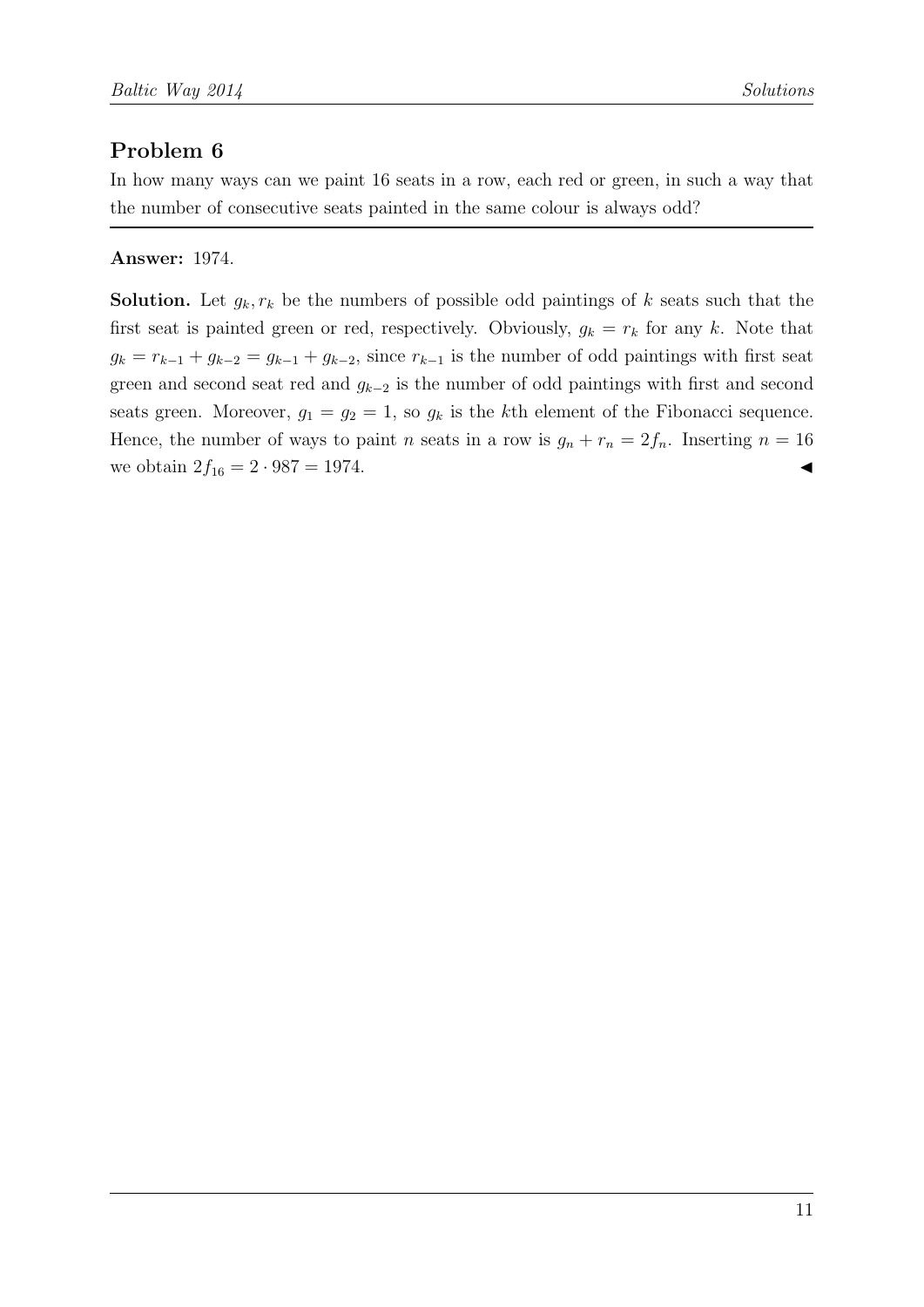Let  $p_1, p_2, \ldots, p_{30}$  be a permutation of the numbers 1, 2, ..., 30. For how many permutations does the equality  $\sum_{n=1}^{\infty}$  $k=1$  $|p_k - k| = 450$  hold?

#### Answer:  $(15!)^2$ .

**Solution.** Let us define pairs  $(a_i, b_i)$  such that  $\{a_i, b_i\} = \{p_i, i\}$  and  $a_i \geq b_i$ . Then for every  $i = 1, ..., 30$  we have  $|p_i - i| = a_i - b_i$  and

$$
\sum_{i=1}^{30} |p_i - i| = \sum_{i=1}^{30} (a_i - b_i) = \sum_{i=1}^{30} a_i - \sum_{i=1}^{30} b_i.
$$

It is clear that the sum  $\sum_{ }^{ 30}$  $i=1$  $a_i - \sum^{30}$  $i=1$  $b_i$  is maximal when

$$
\{a_1, a_2, \ldots, a_{30}\} = \{16, 17, \ldots, 30\} \text{ and } \{b_1, b_2, \ldots, b_{30}\} = \{1, 2, \ldots, 15\},\
$$

where exactly two  $a_i$ 's and two  $b_j$ 's are equal, and the maximal value equals

$$
2(16 + \dots + 30 - 1 - \dots - 15) = 450.
$$

The number of such permutations is  $(15!)^2$ .

. J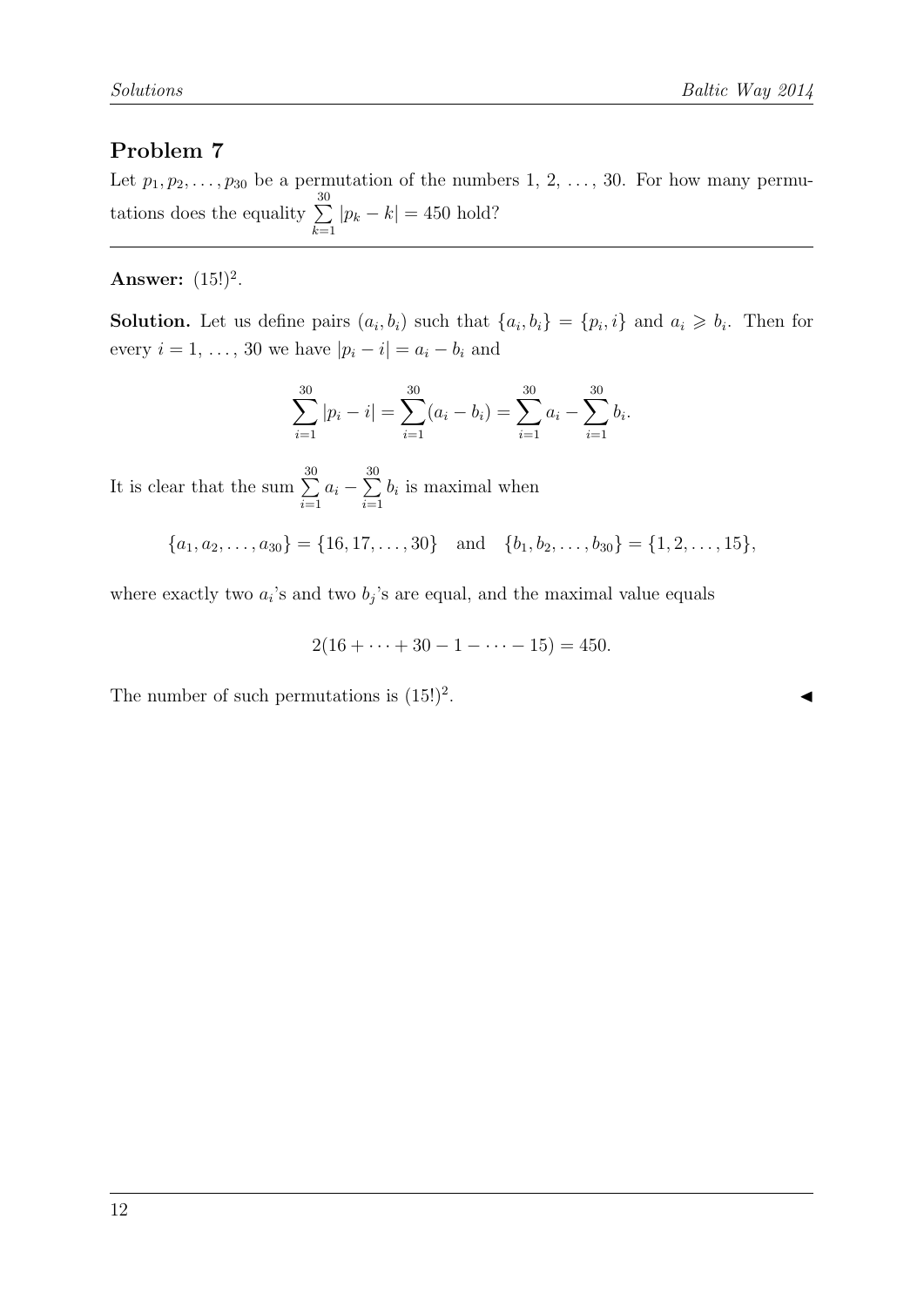Albert and Betty are playing the following game. There are 100 blue balls in a red bowl and 100 red balls in a blue bowl. In each turn a player must make one of the following moves:

- a) Take two red balls from the blue bowl and put them in the red bowl.
- b) Take two blue balls from the red bowl and put them in the blue bowl.
- c) Take two balls of different colors from one bowl and throw the balls away.

They take alternate turns and Albert starts. The player who first takes the last red ball from the blue bowl or the last blue ball from the red bowl wins. Determine who has a winning strategy.

Answer: Betty has a winning strategy.

Solution. Betty follows the following strategy. If Albert makes move a), then Betty makes move b) and vice verse. If Albert makes move c) from one bowl, Betty makes move c) from the other bowl. The only exception of this rule is that if Betty can make a winning move, that is, a move where she removes the last blue ball from the red bowl, or the last red ball from the blue bowl, then she makes her winning move.

Firstly, we prove that it is possible to follow this strategy. Let

 $b = (\# \text{ red balls in the blue bowl}, \# \text{ blue balls in the blue bowl}),$ 

 $r = (\#$  blue balls in the red bowl,  $\#$  red balls in the red bowl).

At the beginning  $b = r = (100, 0)$ . If  $b = r$  and Albert takes a move a), then it must be possible for Betty to take a move b) and again leave a situation with  $b = r$  to Albert. The same happens when Albert takes a move b). If  $b = r$  and Albert takes a move c) from one bowl, then it is possible for Betty to take a move c) from the other bowl and again leave a situation with  $b = r$ . Thus, by following this strategy, Betty always leaves to Albert a situation with  $b = r$  if she is not taking a winning move. Notice that there is one situation from which no legal move is possible, that is,  $b = r = (1, 0)$ , but this could not happen, because the number of balls in a bowl is always even. (It is either increased or decreased by 2, or doesn't change.)

Now, we will prove that, by using this strategy, Betty wins. Assume that at some point Albert wins, that is, he takes a winning move. Since, before his move, we have  $b = r$ , the situation was either  $b = r = (1, s)$ ,  $s \geq 1$ , or  $b = r = (2, t)$ ,  $t \geq 0$ . But that means that either b or r was either  $(1, s')$ ,  $s' \geq 1$  (because  $1 + s'$  is even), or  $(2, t')$ ,  $t' \geq 0$ ,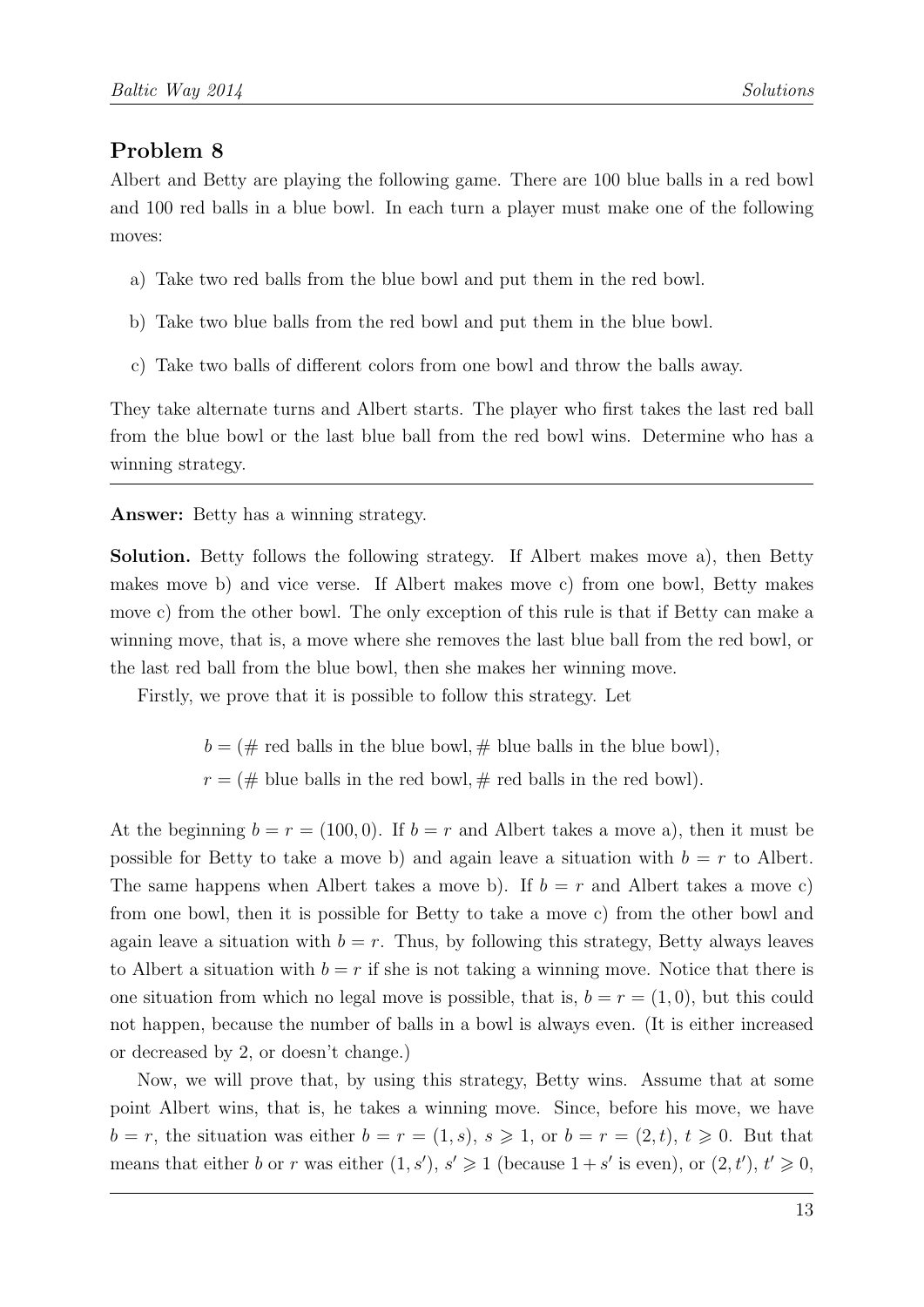before Betty made her last move. This is a contradiction with Betty's strategy, because in this situation Betty would have taken a winning move, and the game would have stopped. Hence, Betty always wins.  $\blacktriangleleft$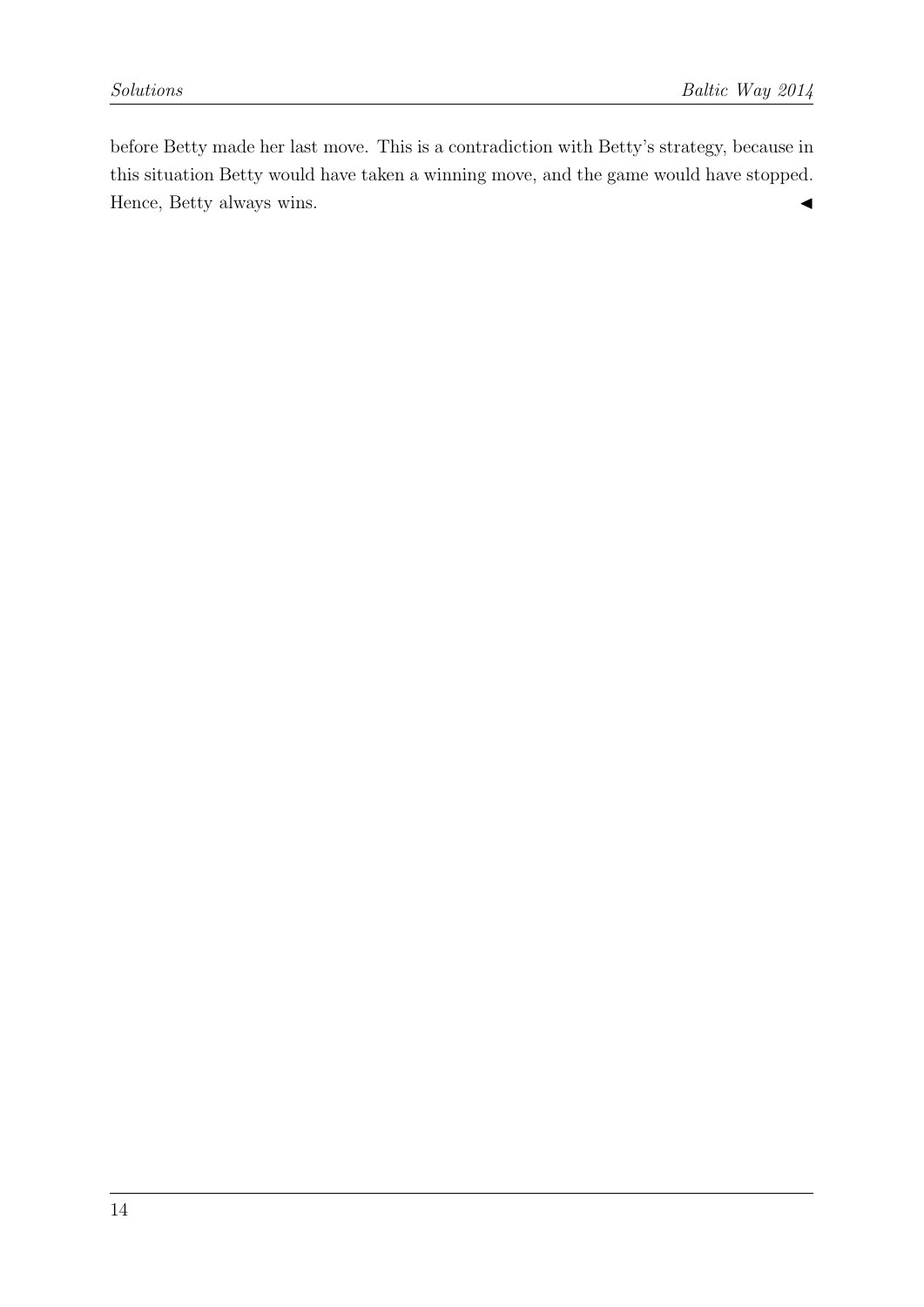What is the least possible number of cells that can be marked on an  $n \times n$  board such that for each  $m > \frac{n}{2}$  both diagonals of any  $m \times m$  sub-board contain a marked cell?

#### Answer: n.

**Solution.** For any  $n$  it is possible to set  $n$  marks on the board and get the desired property, if they are simply put on every cell in row number  $\lceil \frac{n}{2} \rceil$  $\frac{n}{2}$ . We now show that *n* is also the minimum amount of marks needed.

If *n* is odd, then there are 2*n* series of diagonal cells of length  $> \frac{n}{2}$  $\frac{n}{2}$  and both end cells on the edge of the board, and, since every mark on the board can at most lie on two of these diagonals, it is necessary to set at least  $n$  marks to have a mark on every one of them.

If n is even, then there are  $2n-2$  series of diagonal cells of length  $\geq \frac{n}{2}$  $\frac{n}{2}$  and both end cells on the edge of the board. We call one of these diagonals even if every coordinate  $(x, y)$  on it satisfies 2 |  $x - y$  and odd else. It can be easily seen that this is well defined. Now, by symmetry, the number of odd and even diagonals is the same, so there are exactly  $n-1$  of each of them. Any mark set on the board can at most sit on two diagonals and these two have to be of the same kind. Thus, we will need at least  $\frac{n}{2}$  marks for the even diagonals, since there are  $n-1$  of them and  $2 \nmid n-1$ , and, similarly, we need at least  $\frac{n}{2}$ marks for the the odd diagonals. So we need at least  $\frac{n}{2} + \frac{n}{2} = n$  marks to get the desired property.  $\triangleleft$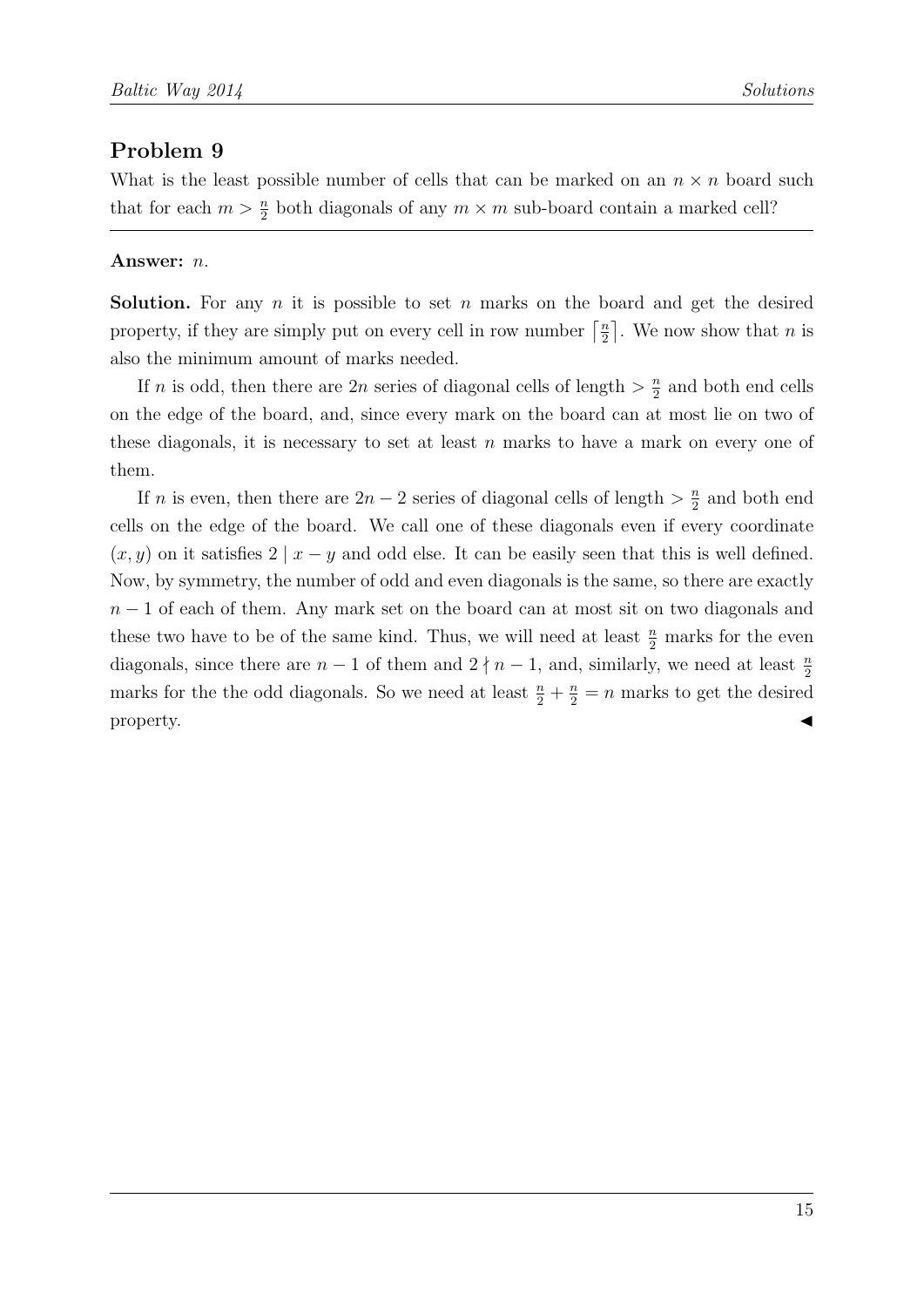In a country there are 100 airports. Super-Air operates direct flights between some pairs of airports (in both directions). The traffic of an airport is the number of airports it has a direct Super-Air connection with. A new company, Concur-Air, establishes a direct flight between two airports if and only if the sum of their traffics is at least 100. It turns out that there exists a round-trip of Concur-Air flights that lands in every airport exactly once. Show that then there also exists a round-trip of Super-Air flights that lands in every airport exactly once.

**Solution.** Let G and  $G'$  be two graphs corresponding to the flights of Super-Air and Concur-Air, respectively. Then the traffic of an airport is simply the degree of a corresponding vertex, and the assertion means that the graph G has a Hamiltonian cycle.

Lemma. Let a graph H has 100 vertices and contains a Hamiltonian path (not cycle) that starts at the vertex A and ends in B. If the sum of degrees of vertices A and B is at least 100, then the graph H contains a Hamiltonian cycle.

*Proof.* Put  $N = \deg A$ . Then  $\deg B \ge 100 - N$ . Let us enumarate the vertices along the Hamiltonian path:  $C_1 = A, C_2, \ldots, C_{100} = B$ . Let  $C_p, C_q, C_r, \ldots$  be the N vertices which are connected directly to A. Consider N preceding vertices:  $C_{p-1}, C_{q-1}, C_{r-1}, \ldots$ Since the remaining part of the graph H contains  $100 - N$  vertices (including B) and  $\deg B \geq 100 - N$ , we conclude that at least one vertex under consideration, say  $C_{r-1}$ , is connected directly to B. Then

$$
A = C_1 \rightarrow C_2 \rightarrow \cdots \rightarrow C_{r-1} \rightarrow B = C_{100} \rightarrow C_{99} \rightarrow \cdots \rightarrow C_r \rightarrow A
$$

is a Hamiltonian cycle.

Now, let us solve the problem. Assume that the graph G contains no Hamiltonian cycle. Consider arbitrary two vertices  $A$  and  $B$  not connected by an edge in the graph  $G$ but connected in G'. The latter means that  $\deg A + \deg B \geq 100$  in the graph G. Let us add the edge  $AB$  to the graph G. By the lemma, there was no Hamiltonian path from A to B in the graph G. Therefore, the graph G still does not contain a Hamiltonian cycle after adding this new edge. By repeating this operation, we will obtain that all the vertices connected by an edge in the graph  $G'$  are also connected in the graph  $G$  and at the same time the graph  $G$  has no Hamiltonian cycle (in contrast to  $G'$ ). This is a contradiction.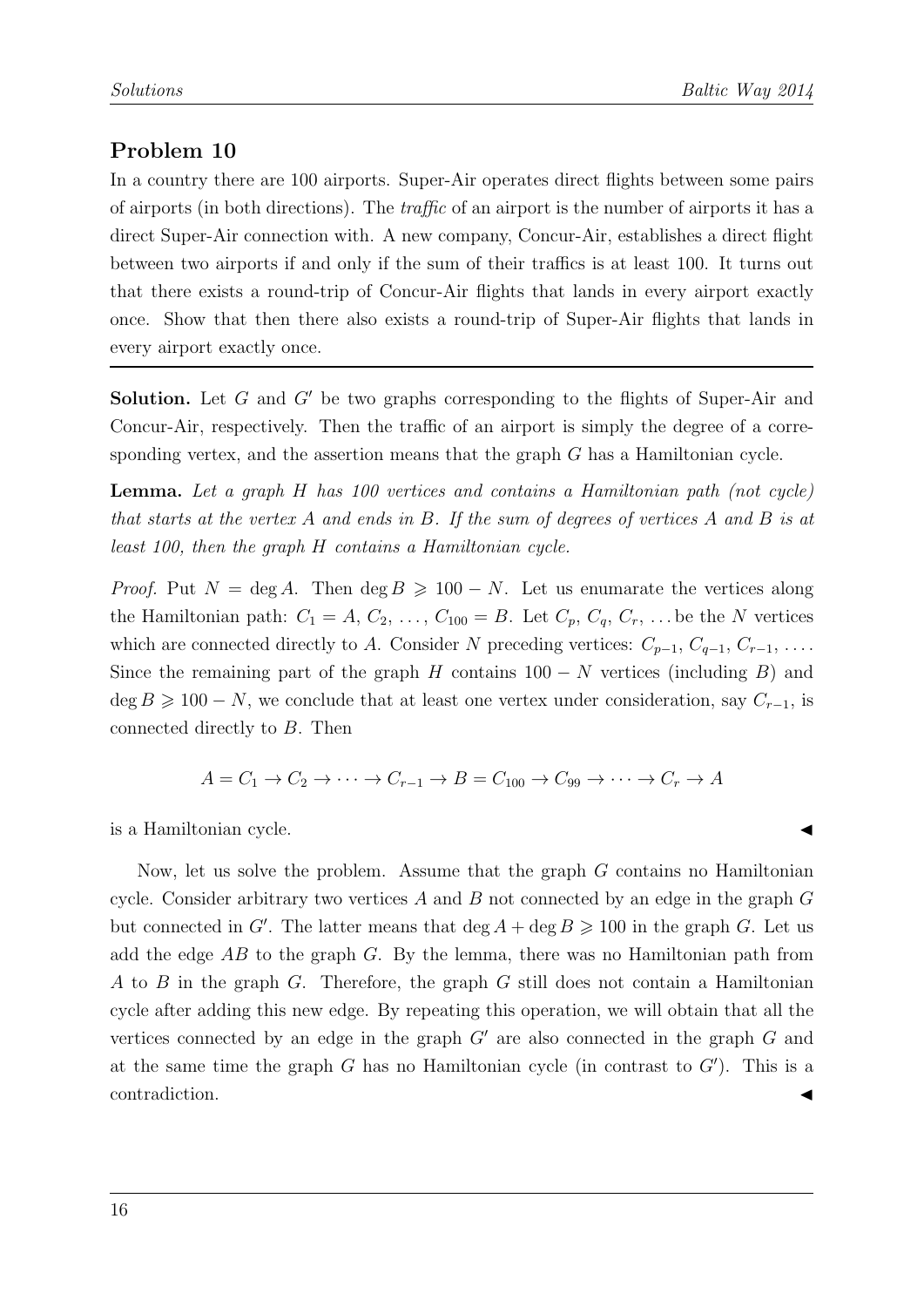Let  $\Gamma$  be the circumcircle of an acute triangle ABC. The perpendicular to AB from C meets AB at D and  $\Gamma$  again at E. The bisector of angle C meets AB at F and  $\Gamma$  again at G. The line GD meets  $\Gamma$  again at H and the line HF meets  $\Gamma$  again at I. Prove that  $AI = EB$ .

**Solution.** Since CG bisects  $\angle ACB$ , we have  $\angle AHG = \angle ACG = \angle GCB$ . Thus, from the triangle ADH we find that  $\angle HDB = \angle HAB + \angle AHG = \angle HCB + \angle GCB = \angle GCH$ . It follows that a pair of opposite angles in the quadrilateral CFDH are supplementary, whence CFDH is a cyclic quadrilateral. Thus,  $\angle GCE = \angle FCD = \angle FHD = \angle IHG =$ ∠ICG. In view of  $\angle ACG = \angle GCB$  we obtain  $\angle ACI = \angle ECB$ , which implies  $AI = EB$ .

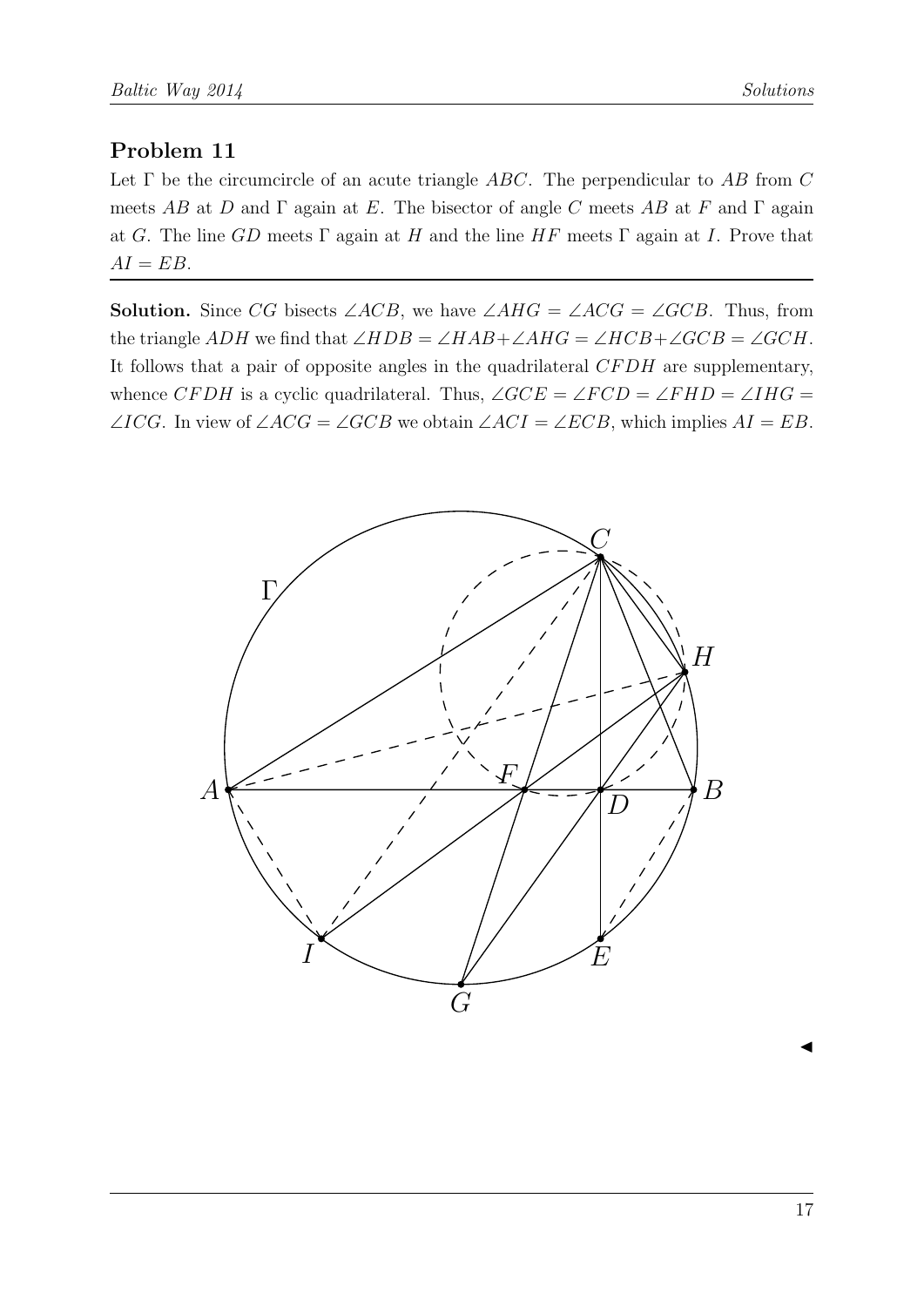Triangle  $ABC$  is given. Let M be the midpoint of the segment AB and T be the midpoint of the arc  $BC$  not containing A of the circumcircle of  $ABC$ . The point K inside the triangle ABC is such that  $MATK$  is an isosceles trapezoid with  $AT||MK$ . Show that  $AK = KC$ .

**Solution.** Assume that TK intersects the circumcircle of  $ABC$  at the point S (where  $S \neq T$ ). Then ∠ABS = ∠ATS = ∠BAT, so ASBT is a trapezoid. Hence, MK||AT||SB and M is the midpoint of AB. Thus, K is the midpoint of TS. From  $\angle TAC = \angle BAT =$  $\angle ATS$  we see that  $\angle ATS$  is an inscribed trapezoid, so it is isosceles. Thus,  $AK = KC$ , since  $K$  is the midpoint of  $TS$ .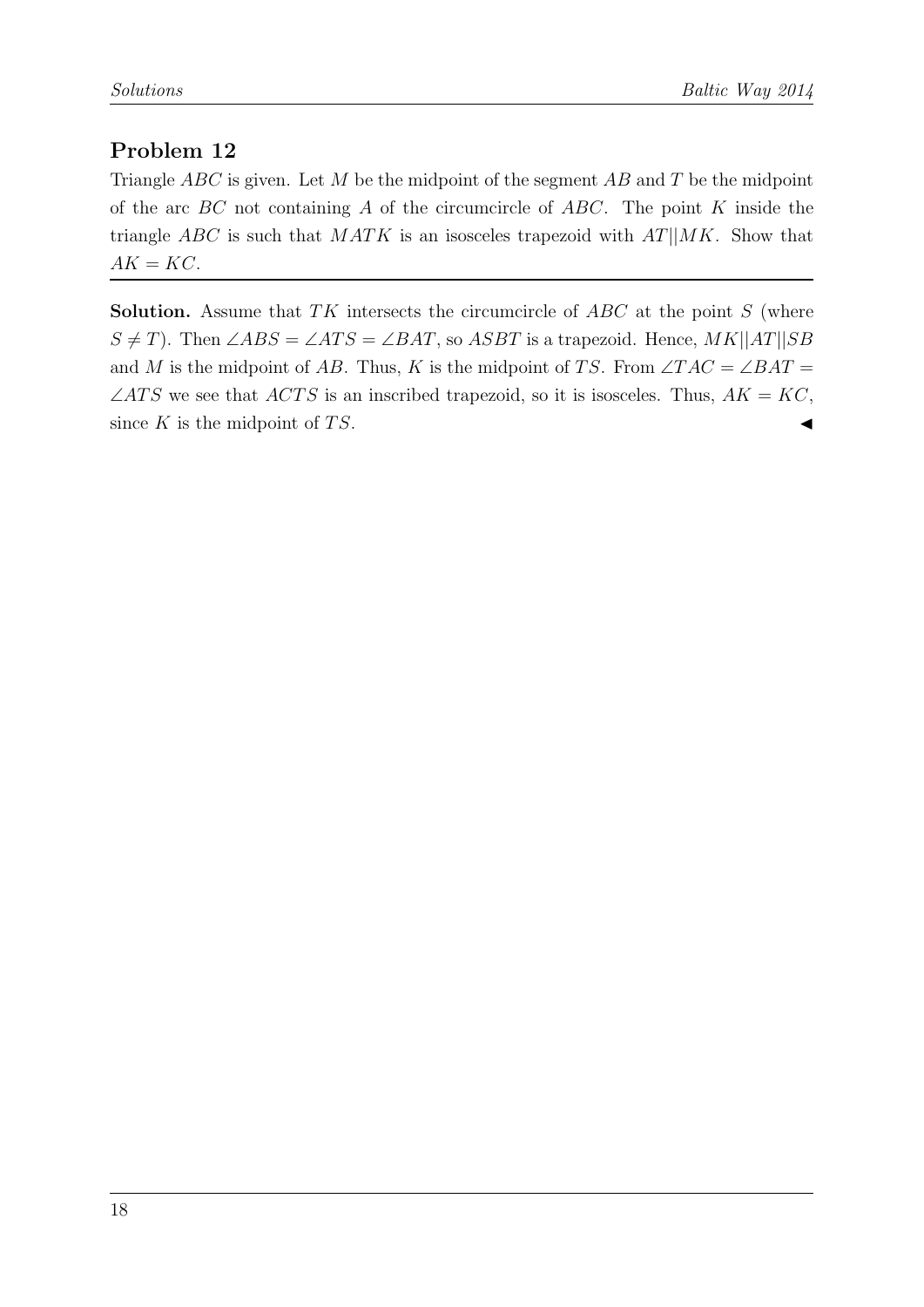Let ABCD be a square inscribed in a circle  $\omega$  and let P be a point on the shorter arc AB of  $\omega$ . Let  $CP \cap BD = R$  and  $DP \cap AC = S$ . Show that triangles ARB and DSR have equal areas.

Solution. Let  $T = PC \cap AB$ . Then  $\angle BTC = 90^\circ - \angle PCB = 90^\circ - \angle PDB = 90^\circ - \angle PDB = 90^\circ - \angle PDB = 90^\circ - \angle PDB = 90^\circ - \angle PDB = 90^\circ - \angle PDB = 90^\circ - \angle PDB = 90^\circ - \angle PDB = 90^\circ - \angle PDB = 90^\circ - \angle PDB = 90^\circ - \angle PDB = 90^\circ - \angle PDB = 90^\circ - \angle PDB = 90^\circ - \angle PDB = 90^\circ - \angle PDB = 90^\circ - \angle PDB$  $\angle SBD = \angle BSC$ , thus the points B, S, T, C are concyclic. Hence  $\angle TSC = 90^{\circ}$ , and, therefore,  $TS||BD$ . It follows that

$$
[DSR] = [DTR] = [DTB] - [TBR] = [CTB] - [TBR] = [CRB] = [ARB],
$$

where  $[\Delta]$  denotes the area of a triangle  $\Delta$ .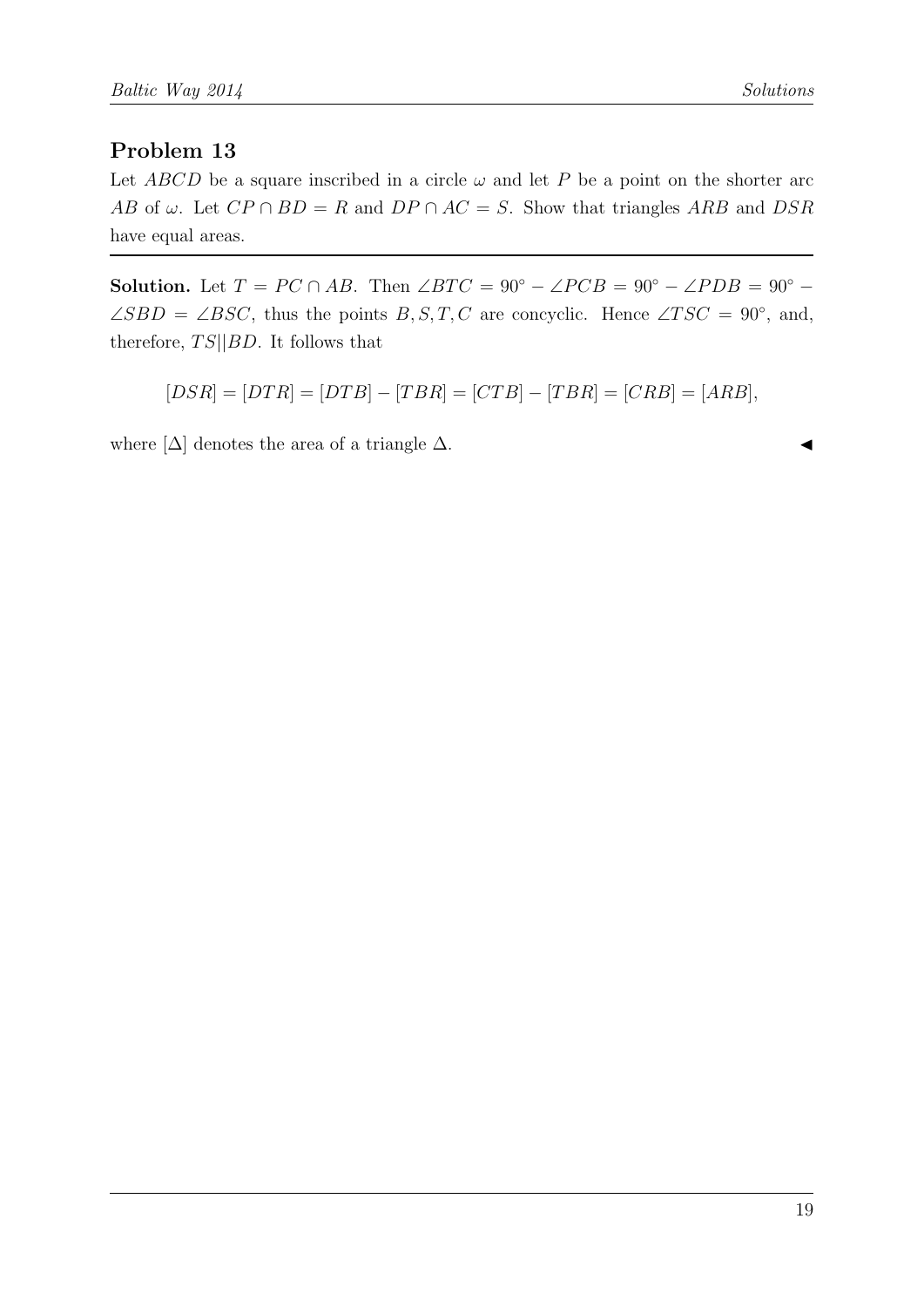Let ABCD be a convex quadrilateral such that the line BD bisects the angle ABC. The circumcircle of triangle  $ABC$  intersects the sides  $AD$  and  $CD$  in the points P and Q, respectively. The line through D and parallel to AC intersects the lines BC and BA at the points R and S, respectively. Prove that the points  $P, Q, R$  and S lie on a common circle.

**Solution 1.** Since  $\angle SDP = \angle CAP = \angle RBP$ , the quadrilateral BRDP is cyclic (see Figure 1). Similarly, the quadrilateral  $BSDQ$  is cyclic. Let  $X$  be the second intersection point of the segment BD with the circumcircle of the triangle ABC. Then

$$
\angle AXB = \angle ACB = \angle DRB,
$$

and, moreover,  $\angle ABX = \angle DBR$ . It means that triangles ABX and DBR are similar. Thus

$$
\angle RPB = \angle RDB = \angle XAB = \angle XPB,
$$

which implies that the points  $R$ ,  $X$  and  $P$  are collinear. Analogously, we can show that the points  $S, X$  and  $Q$  are collinear.

Thus, we obtain  $RX \cdot XP = DX \cdot XB = SX \cdot XQ$ , which proves that the points P, Q, R and S lie on a common circle.



Figure 1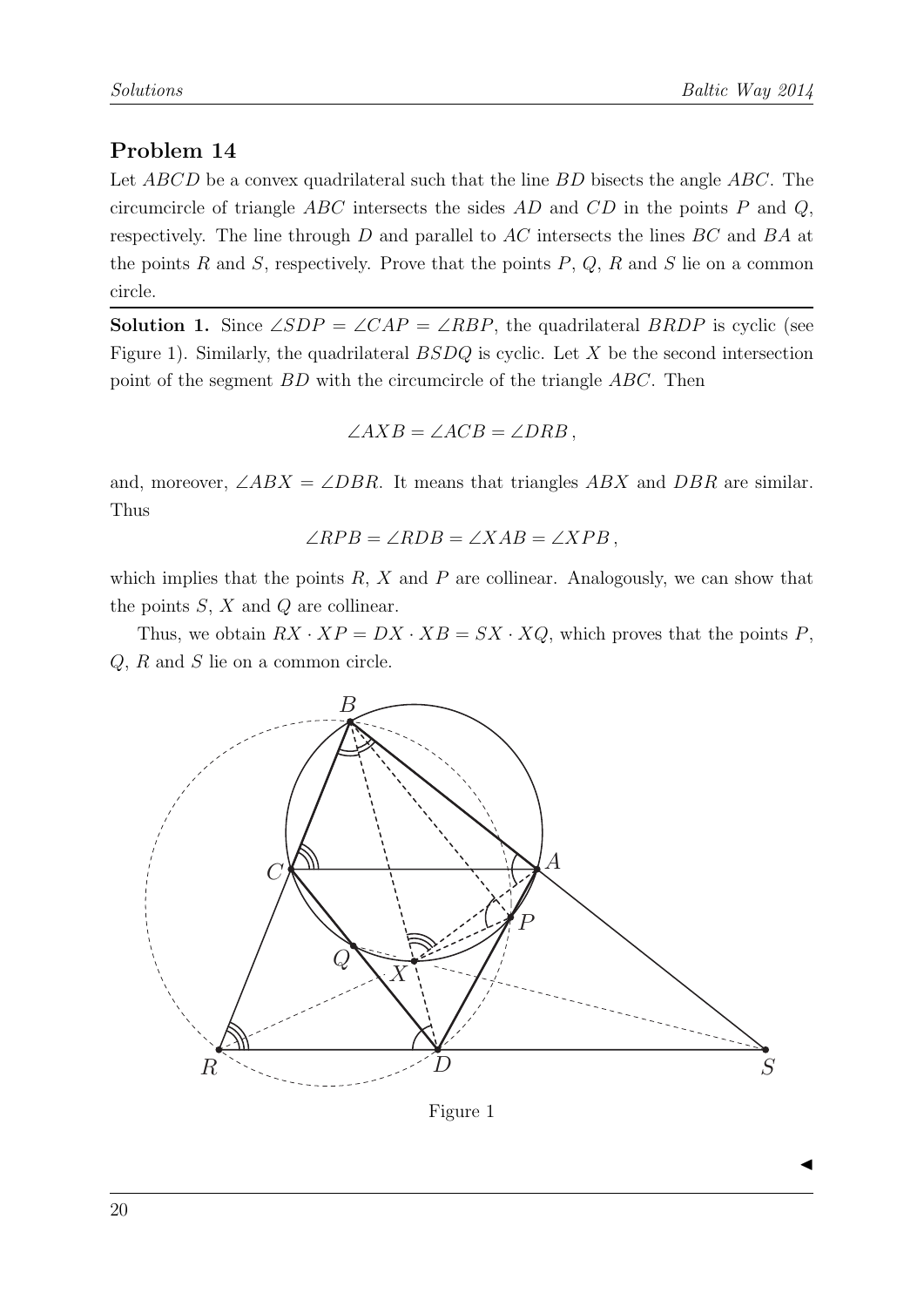**Solution 2.** If  $AB = BC$ , then the points R and S are symmetric to each other with respect to the line  $BD$ . Similarly, the points  $P$  and  $Q$  are symmetric to each other with respect to the line BD. Therefore,  $RSPQ$  is an isosceles trapezoid, so the claim follows.

Assume that  $AB \neq BC$ . Denote by  $\omega$  the circumcircle of the triangle ABC (see Figure 2). Since the lines  $AC$  and  $SR$  are parallel, the dilation with center B, which takes A to S, also takes C to R and the circle  $\omega$  to the circumcircle  $\omega_1$  of BSR. This implies that  $\omega$  and  $\omega_1$  are tangent at B.

Note that  $\angle RDQ = \angle DCA = \angle DPQ$ , which means that the circumcircle  $\omega_2$  of the triangle  $PQD$  is tangent to the line RS at D.

Denote by K the intersection point of the line RS with the common tangent to  $\omega$  and  $\omega_1$  at B. Then we have

$$
\angle KBD = \angle KBR + \angle CBD = \angle DSB + \angle SBD = \angle KDB,
$$

which implies that  $KD = KB$ . Therefore, the powers of the point K with respect to the circles  $\omega$  and  $\omega_2$  are equal, so K lies on their radical axis. This implies that the points  $K, P$  and  $Q$  are collinear. Finally, we obtain

$$
KR \cdot KS = KB^2 = KD^2 = KP \cdot KQ,
$$

which shows that the points  $P, Q, R$  and  $S$  lie on a common circle.



 $\blacktriangleleft$ 

**Solution 3.** Denote by  $X'$  the image of the point X under some fixed inversion with center B. At the beginning of Solution 2 we noticed that the circumcircles of the triangles  $ABC$  and  $SBR$  are tangent at the point B. Therefore, the images of these two circles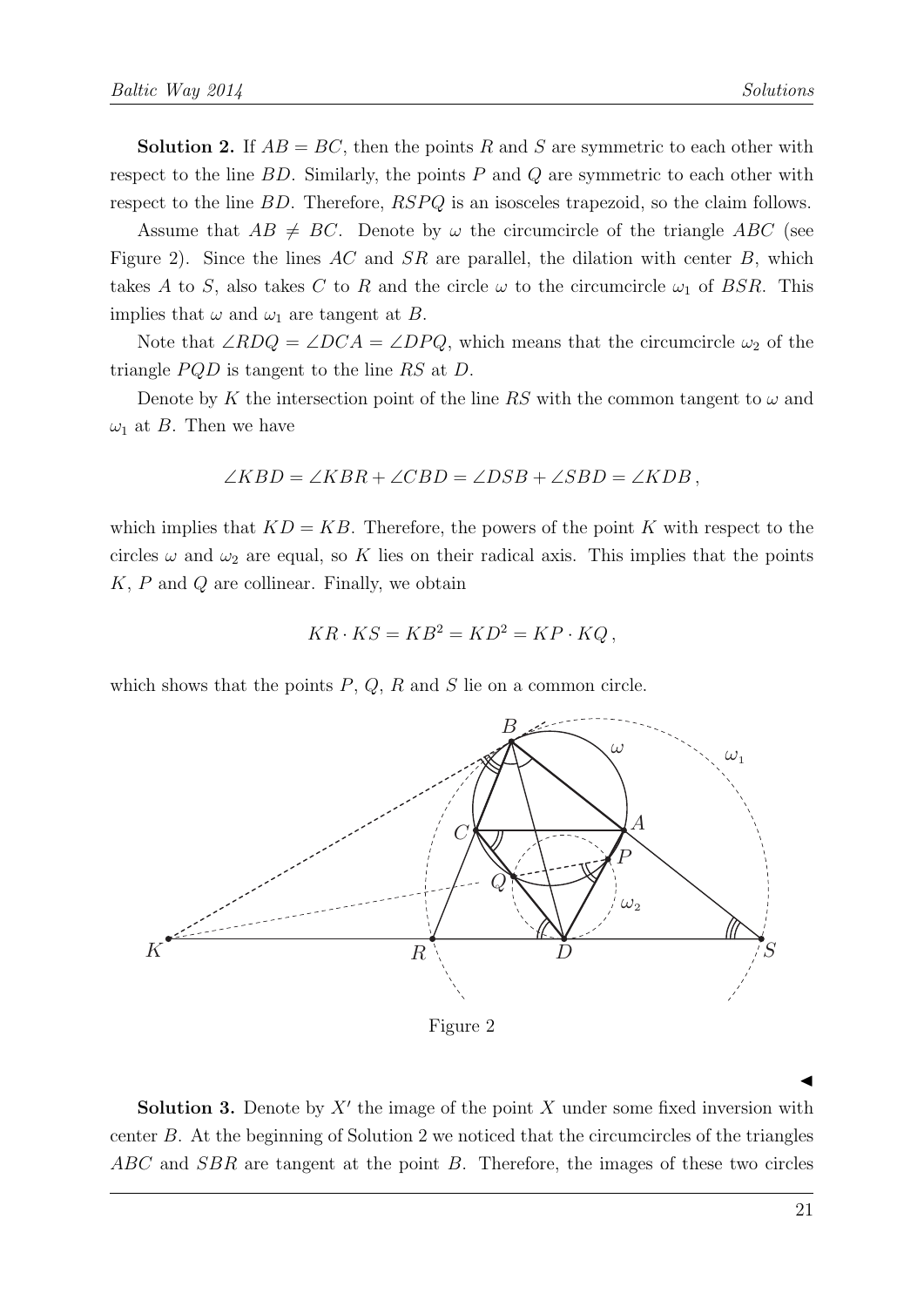$\blacktriangleleft$ 

under the considered inversion become two parallel lines  $A'C'$  and  $S'R'$  (see Figure 3).

Since  $D$  lies on the line RS and also on the angle bisector of the angle  $ABC$ , the point  $D'$  lies on the circumcircle of the triangle  $BR'S'$  and also on the angle bisector of the angle  $A'BC'$ . Since the point P, other than A, is the intersection point of the line  $AD$ and the circumcircle of the triangle  $ABC$ , the point  $P'$ , other than  $A'$ , is the intersection point of the circumcircle of the triangle  $BA'D'$  and the line  $A'C'$ . Similarly, the point  $Q'$ is the intersection point of the circumcircle of the triangle  $BC'D'$  and the line  $A'C'$ .

Therefore, we obtain

$$
\angle D'Q'P' = \angle C'BD' = \angle A'BD' = \angle D'P'Q'
$$

and

$$
\angle D'R'S' = \angle D'BS' = \angle R'BD' = \angle R'S'D'.
$$

This implies that the points  $P'$  and  $S'$  are symmetric to the points  $Q'$  and  $R'$  with respect to the line passing through  $D'$  and perpendicular to the lines  $A'C'$  and  $S'R'$ . Thus  $P'S'R'Q'$  is an isosceles trapezoid, so the points  $P', S', R'$  and  $Q'$  lie on a common circle. Therefore, the points  $P$ ,  $Q$ ,  $R$  and  $S$  also lie on a common circle.



Figure 3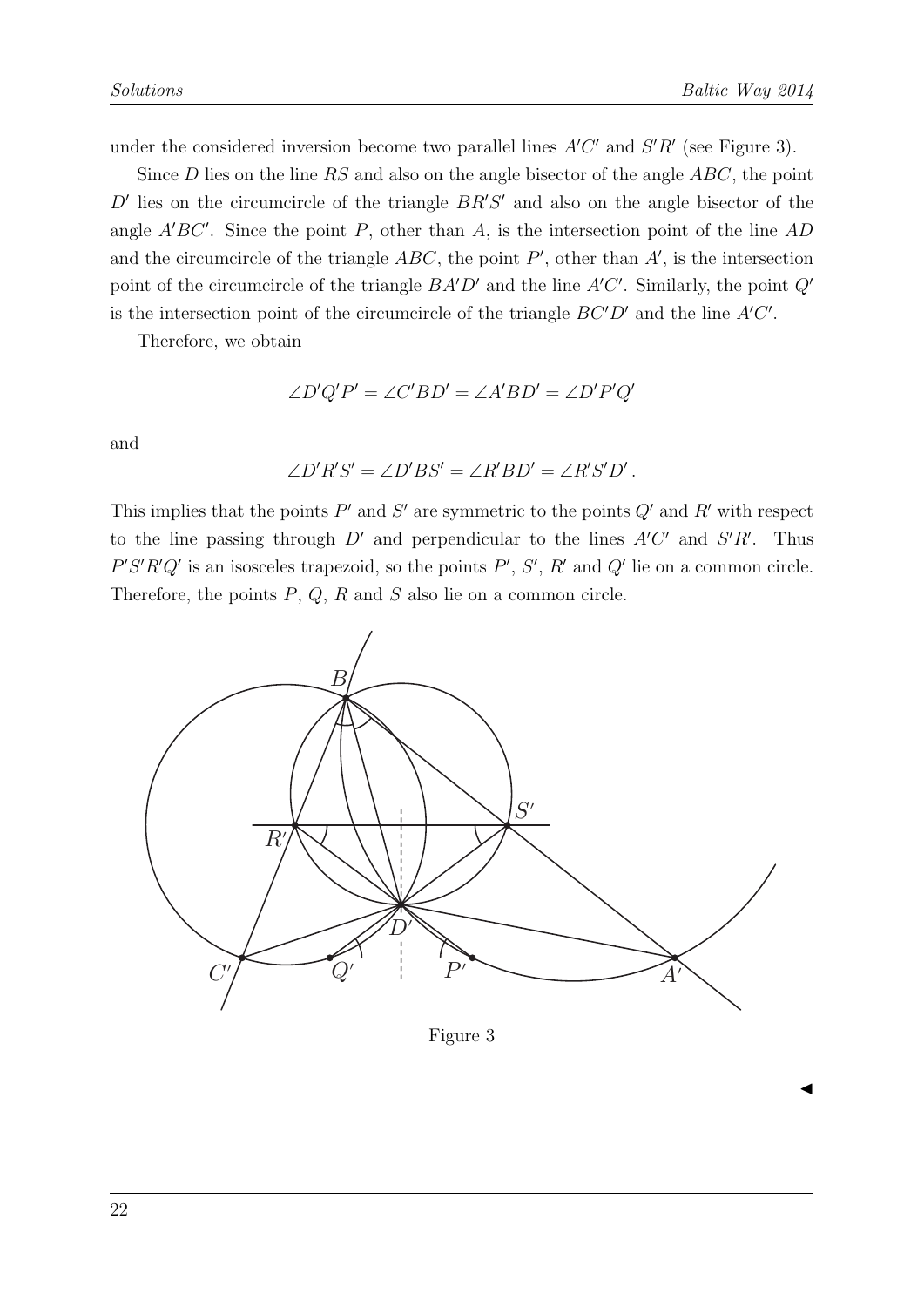The sum of the angles A and C of a convex quadrilateral  $ABCD$  is less than 180 $^{\circ}$ . Prove that

$$
AB \cdot CD + AD \cdot BC < AC(AB + AD).
$$

**Solution 1.** Let  $\omega$  be the circumcircle ABD. Then the point C is outside this circle, but inside the angle BAD. Let us ppply the inversion with the center A and radius 1. This inversion maps the circle  $\omega$  to the line  $\omega' = B'D'$ , where B' and D' are images of B and D. The point C goes to the point C' inside the triangle  $AB'D'$ . Therefore,  $B'C' + C'D' < AB' + AD'$ . Now, due to inversion properties, we have

$$
B'C' = \frac{BC}{AB \cdot AC}, \quad C'D' = \frac{CD}{AC \cdot AD}, \quad AB' = \frac{1}{AB}, \quad AD' = \frac{1}{AD}.
$$

Hence

$$
\frac{BC}{AB \cdot AC} + \frac{CD}{AC \cdot AD} < \frac{1}{AB} + \frac{1}{AD}.
$$

Multiplying by  $AB \cdot AC \cdot AD$ , we obtain the desired inequality.

**Solution 2.** Consider an inscribed quadrilateral  $A'B'C'D'$  with sides of the same lengths as ABCD (such a quadrilateral exists, because we can draw these 4 sides in a big circle and afterwards continuously decrease its radius). Then  $\angle B' + \angle D' = 180^\circ < \angle B + \angle D$ . Therefore,  $\angle B' < \angle B$  or  $\angle D' < \angle D$  and hence  $A'C' < AC$ , by the cosine theorem.

So the inequality under consideration for  $A'B'C'D'$  is stronger than that for  $ABCD$ . However, the inequality for  $A'B'C'D'$  follows immediately from Ptolemy's theorem.  $\triangleleft$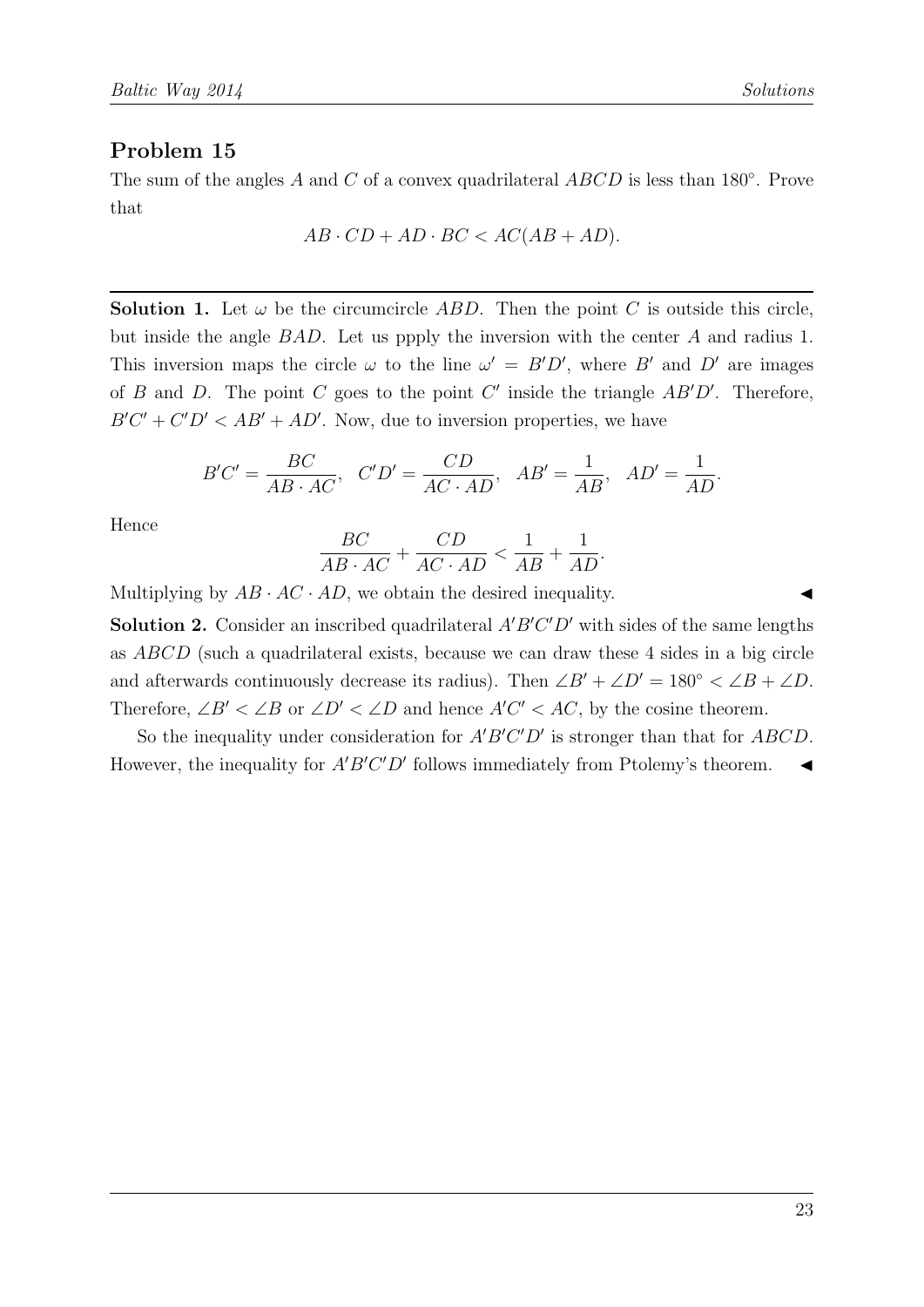Determine whether  $712! + 1$  is a prime number.

Answer: It is composite.

**Solution.** We will show that 719 is a prime factor of given number (evidently,  $719 <$ 712! + 1). All congruences are considered modulo 719. By Wilson's theorem, 718!  $\equiv -1$ . Furthermore,

$$
713 \cdot 714 \cdot 715 \cdot 716 \cdot 717 \cdot 718 \equiv (-6)(-5)(-4)(-3)(-2)(-1) \equiv 720 \equiv 1.
$$

Hence  $712! \equiv -1$ , which means that  $712! + 1$  is divisible by 719.

We remark that 719 is the smallest prime greater then 712, so 719 is the smallest prime divisor of  $712! + 1$ .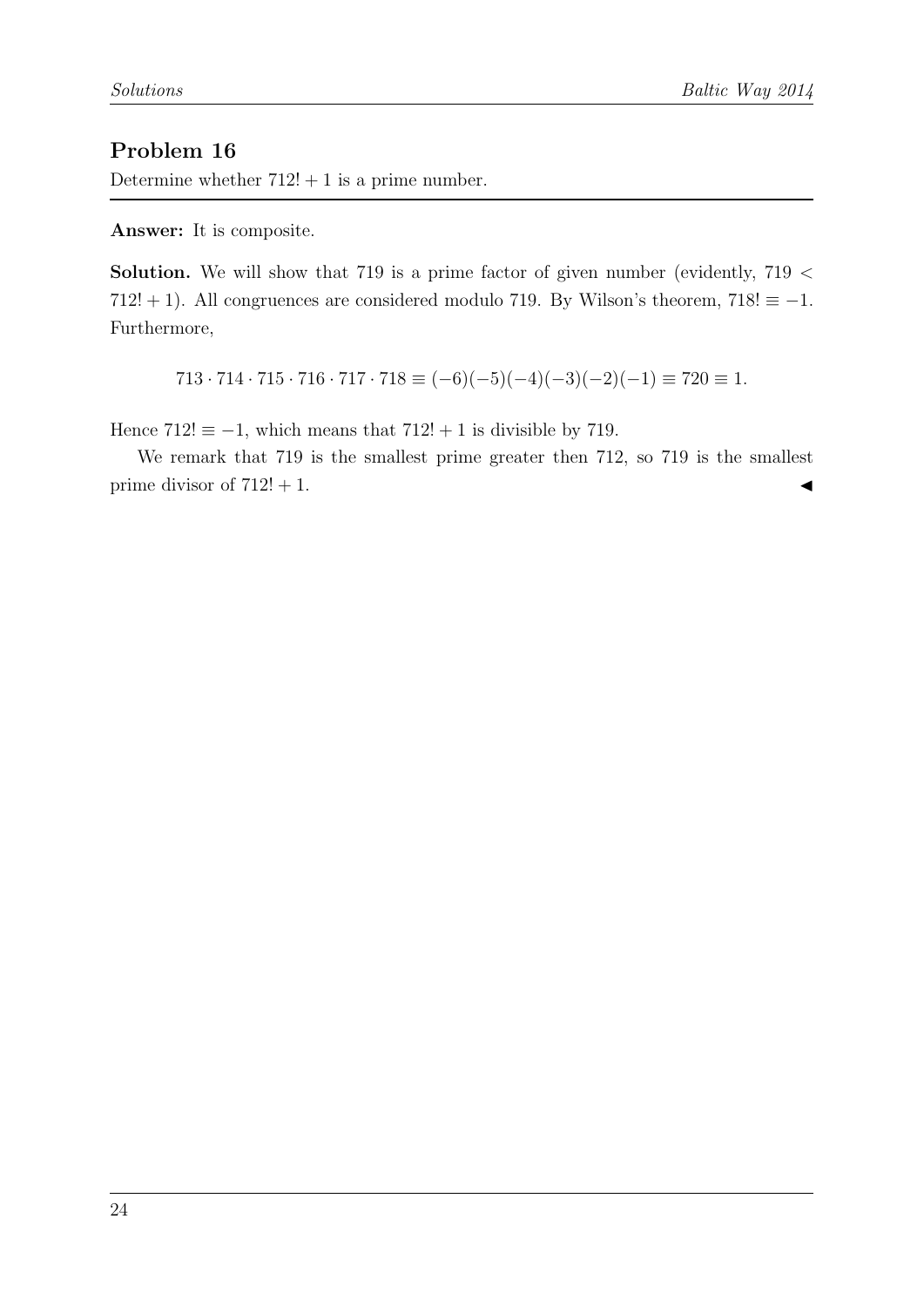Do there exist pairwise distinct rational numbers  $x, y$  and  $z$  such that

$$
\frac{1}{(x-y)^2} + \frac{1}{(y-z)^2} + \frac{1}{(z-x)^2} = 2014?
$$

Answer: No.

**Solution.** Put  $a = x - y$  and  $b = y - z$ . Then

$$
\frac{1}{(x-y)^2} + \frac{1}{(y-z)^2} + \frac{1}{(z-x)^2} = \frac{1}{a^2} + \frac{1}{b^2} + \frac{1}{(a+b)^2}
$$

$$
= \frac{b^2(a+b)^2 + a^2(a+b)^2 + a^2b^2}{a^2b^2(a+b)^2}
$$

$$
= \left(\frac{a^2 + b^2 + ab}{ab(a+b)}\right)^2.
$$

On the other hand, 2014 is not a square of a rational number. Hence, such numbers  $x, y, z$ do not exist.  $\triangleleft$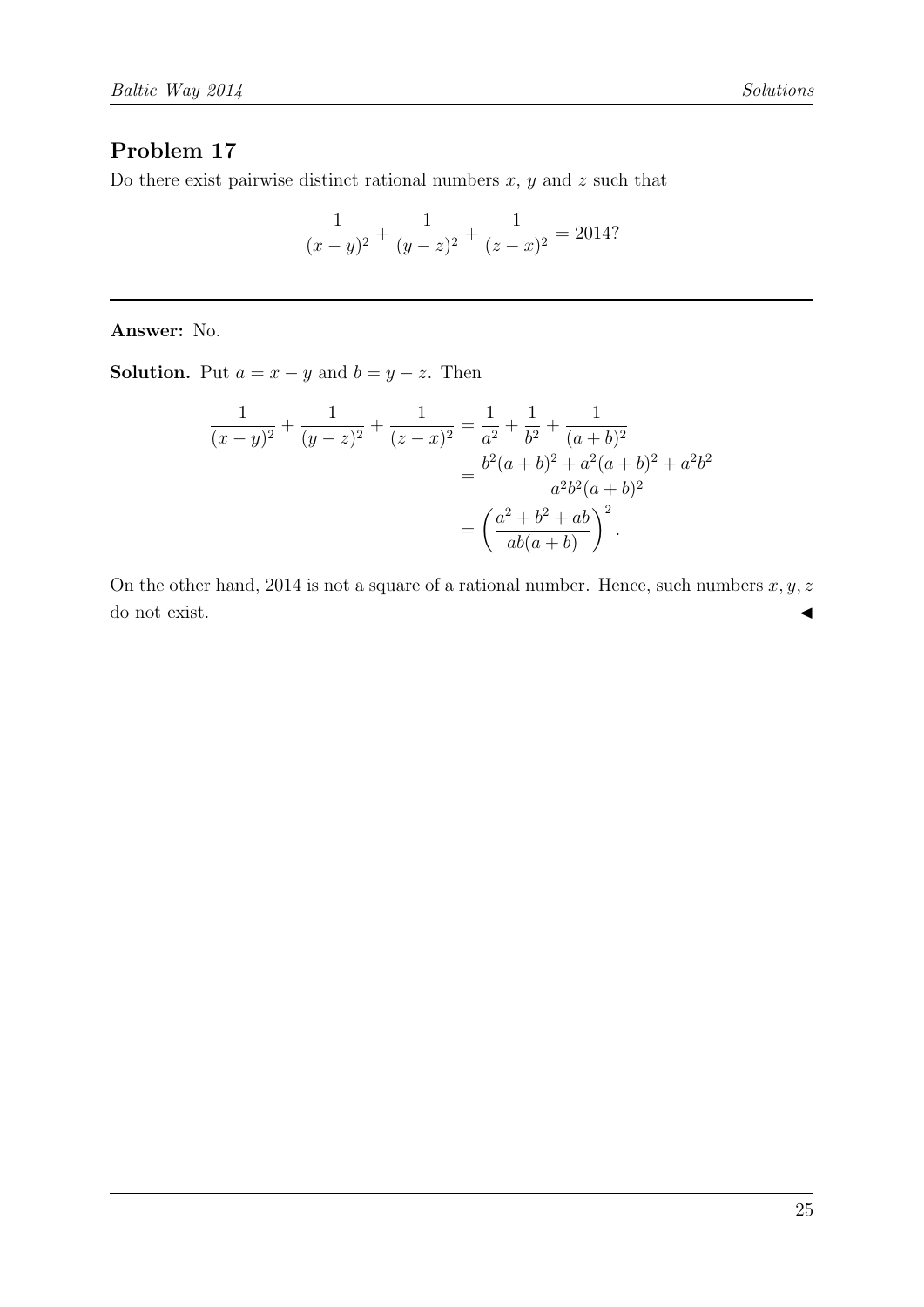Let  $p$  be a prime number, and let  $n$  be a positive integer. Find the number of quadruples  $(a_1, a_2, a_3, a_4)$  with  $a_i \in \{0, 1, \ldots, p^n - 1\}$  for  $i = 1, 2, 3, 4$  such that

$$
p^n \mid (a_1a_2 + a_3a_4 + 1).
$$

Answer:  $p^{3n} - p^{3n-2}$ .

**Solution.** We have  $p^{n} - p^{n-1}$  choices for  $a_1$  such that  $p \nmid a_1$ . In this case for any of the  $p^n \cdot p^n$  choices of  $a_3$  and  $a_4$ , there is a unique choice of  $a_2$ , namely,

$$
a_2 \equiv a_1^{-1}(-1 - a_3 a_4) \mod p^n.
$$

This gives  $p^{2n}(p^n - p^{n-1}) = p^{3n-1}(p-1)$  of quadruples.

If  $p \mid a_1$  then we obviously have  $p \nmid a_3$ , since otherwise the condition

$$
p^n \mid (a_1a_2 + a_3a_4 + 1)
$$

is violated. Now, if  $p \mid a_1, p \nmid a_3$ , for any choice of  $a_2$  there is a unique choice of  $a_4$ , namely,

$$
a_4 \equiv a_3^{-1}(-1 - a_1 a_2) \mod p^n.
$$

Thus, for these  $p^{n-1}$  choices of  $a_1$  and  $p^n - p^{n-1}$  choices of  $a_3$ , we have for each of the  $p^n$ choices of  $a_2$  a unique  $a_4$ . So in this case there are  $p^{n-1}(p^n - p^{n-1})p^n = p^{3n-2}(p-1)$  of quadruples.

Thus, the total number of quadruples is

$$
p^{3n-1}(p-1) + p^{3n-2}(p-1) = p^{3n} - p^{3n-2}.
$$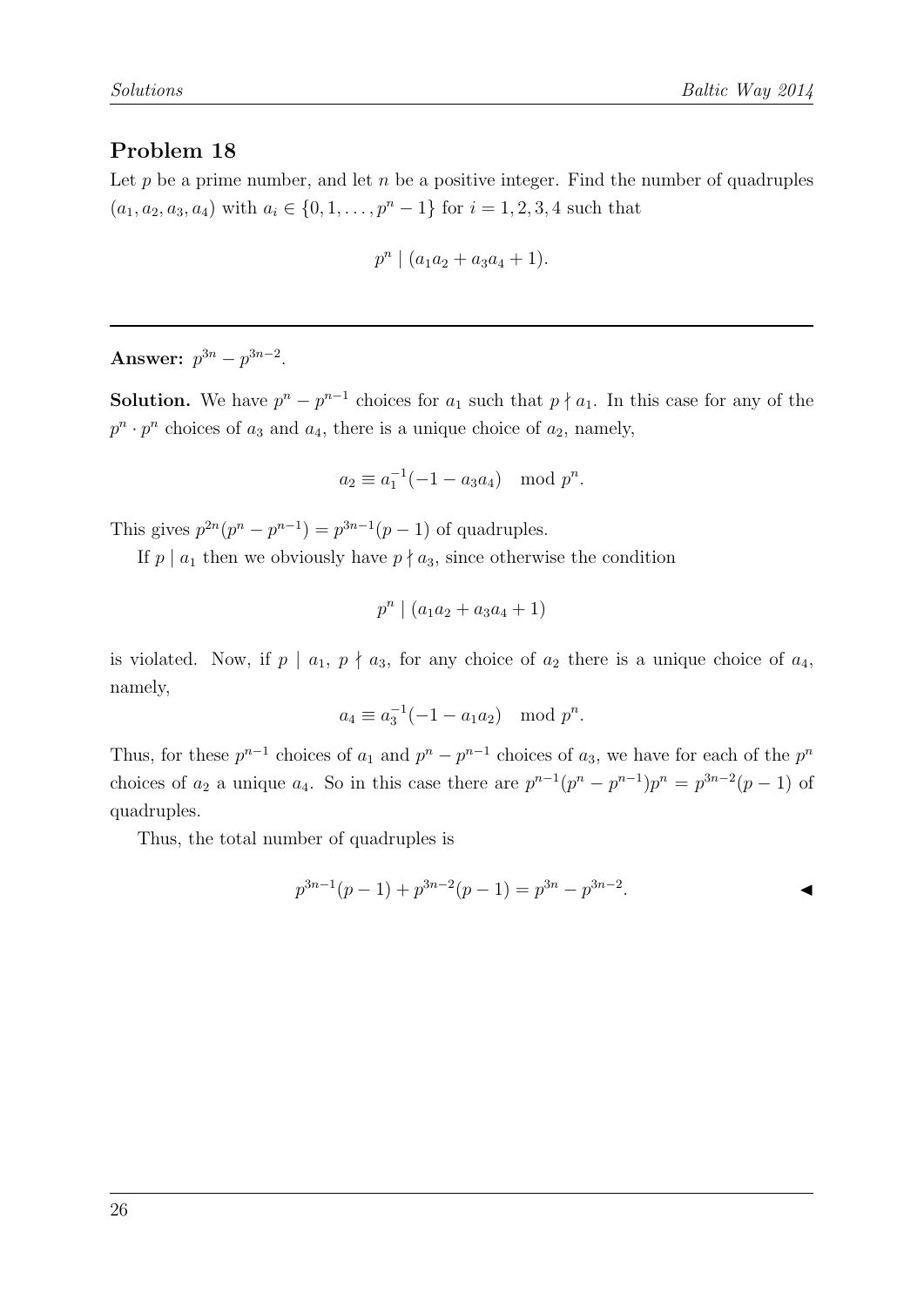Let  $m$  and  $n$  be relatively prime positive integers. Determine all possible values of

$$
\gcd(2^m - 2^n, 2^{m^2 + mn + n^2} - 1).
$$

Answer: 1 and 7.

**Solution.** Without restriction of generality we may assume that  $m \geq n$ . It is well known that

$$
\gcd(2^p - 1, 2^q - 1) = 2^{\gcd(p,q)} - 1,
$$

so

$$
gcd(2m - 2n, 2m2+mn+n2 - 1) = gcd(2m-n - 1, 2m2+mn+n2 - 1)
$$
  
= 2<sup>gcd(m-n,m<sup>2</sup>+mn+n<sup>2</sup>) - 1.</sup>

Let  $d \geq 1$  be a divisor of  $m - n$ . Clearly,  $gcd(m, d) = 1$ , since m and n are relatively prime. Assume that d also divides  $m^2 + mn + n^2$ . Then d divides  $3m^2$ . In view of  $gcd(m, d) = 1$  the only choices for d are  $d = 1$  and  $d = 3$ . Hence  $gcd(m-n, m^2 + mn + n^2)$ is either 1 or 3. Consequently,  $gcd(2^m - 2^n, 2^{m^2 + mn + n^2} - 1)$  may only assume the values  $2^1 - 1 = 1$  and  $2^3 - 1 = 7$ .

Both values are attainable, since  $m = 2$ ,  $n = 1$  gives

$$
\gcd(2^2 - 2^1, 2^{2^2 + 2 \cdot 1 + 1^2} - 1) = \gcd(2, 2^7 - 1) = 1,
$$

whereas  $m = 1$ ,  $n = 1$  gives

$$
\gcd(2^1 - 2^1, 2^{1^2 + 1 \cdot 1 + 1^2} - 1) = \gcd(0, 2^3 - 1) = 7.
$$